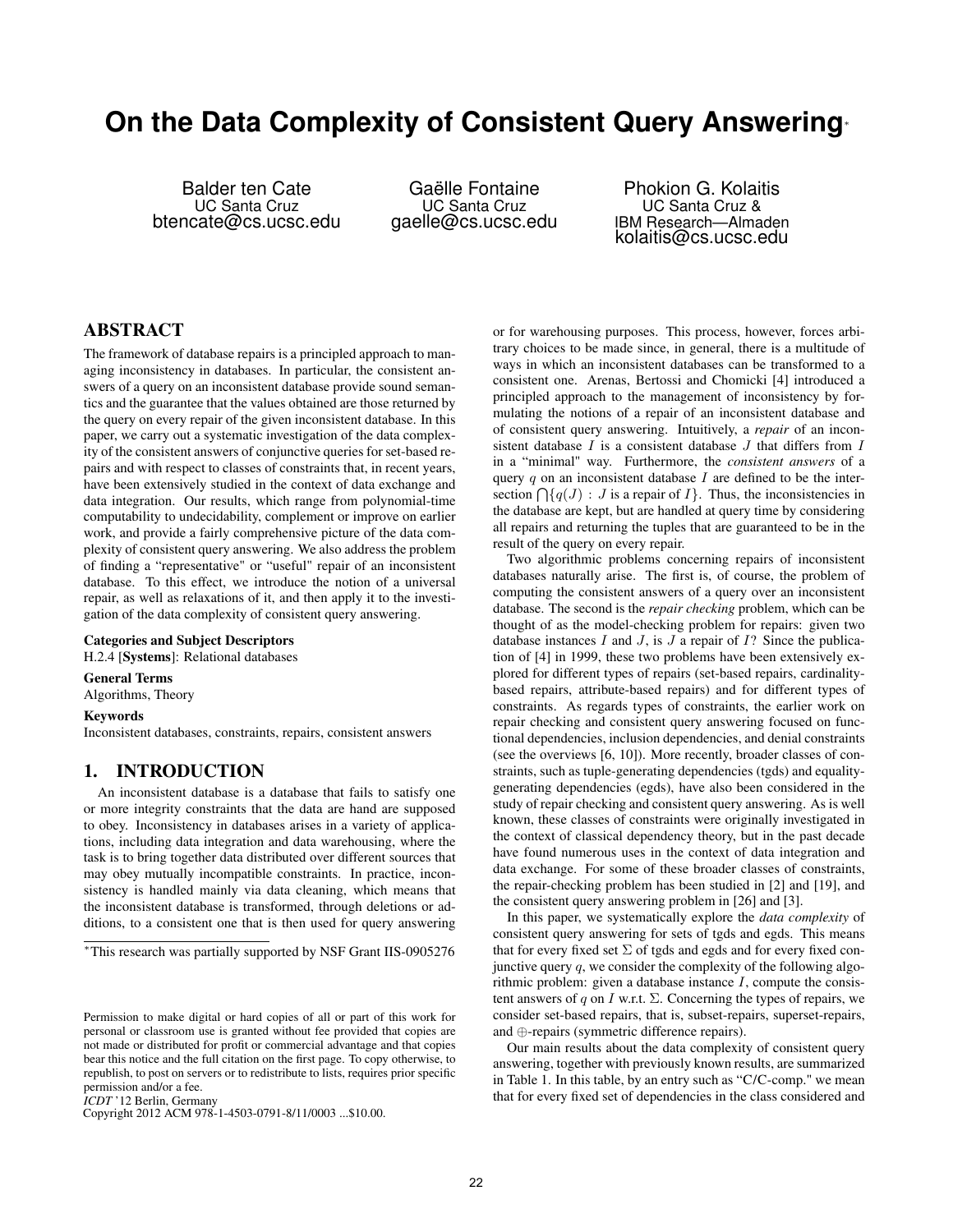| Dependencies                             | $\star$ -repair checking, where                         | superset-CQA                | subset-CQA                            | $\oplus$ -CQA                         |
|------------------------------------------|---------------------------------------------------------|-----------------------------|---------------------------------------|---------------------------------------|
|                                          | $\star \in \{\oplus, \text{subset}, \text{superset}\}\$ |                             |                                       |                                       |
| LAV tgds                                 | $PTIME^{\dagger}$                                       | $PTIME^{\dagger}$           | $PTIME^{\dagger}$                     | $PTIME^{\dagger}$                     |
| $GAV$ tgds <sup>1</sup>                  | <b>PTIME</b> [26]                                       | PTIME [13] (implicit)       | CONP[26] /CONP-comp.                  | coNP[26]/coNP-comp.                   |
| weakly acyclic tgds <sup>1</sup>         | CONP/CONP-comp. [2, 19]                                 | PTIME [13] (implicit)       | $\Pi_2^p/\Pi_2^p$ -comp. <sup>†</sup> | $\Pi_2^p/\Pi_2^p$ -comp. <sup>†</sup> |
| arbitrary tgds <sup><math>1</math></sup> | CONP/CONP-comp. [2, 19]                                 | undecidable [22] (implicit) | $\Pi_2^p/\Pi_2^p$ -comp. <sup>†</sup> | undecidable $^{\dagger}$              |

 $<sup>1</sup>$  Indicates that all results hold also in the presence of egds.  $<sup>†</sup>$ </sup></sup>

<sup>†</sup>Indicates new result obtained in this paper.

Table 1: Data complexity of the repair checking problem and the consistent query answering problem for conjunctive queries.

for every fixed conjunctive query, the problem is in C and that there is a set of dependencies in the class and a conjunctive query for which the problem is C-complete.

One finding of our investigation is that the class of LAV (localas-view) tgds exhibits tractable algorithmic behavior as regards the data complexity of consistent query answering with respect to all three types of set-based repairs considered here; this extends earlier results about inclusion dependencies and subset-repairs [11]. Another finding is that there is a set (in fact, a singleton set) of GAV (global-as-view) tgds for which the data complexity of the consistent query answering with respect to both subset-repairs and ⊕ repairs is CONP-complete; this strengthens a CONP-completeness result for GAV tgds and functional dependencies with respect to ⊕-constraints in [26]. We also show that there are sets of weakly acyclic sets of tgds for which the data complexity of the consistent query answering problem is  $\Pi_2^p$ -complete with respect to both subset-repairs and  $\oplus$ -repairs; earlier,  $\Pi_2^p$ -completeness results had been obtained for the data complexity of consistent query answering for sets of functional dependencies and universal constraints [26] with respect to ⊕-repairs. Finally, we show that the assumption of weak acyclicity is of the essence for the decidability of the consistent query answering problem. Specifically, we show that there is a fixed set of tgds and a fixed conjunctive query for which the consistent query answering problem is undecidable with respect to ⊕-repairs; furthermore, a similar undecidability result holds for superset-repairs. Previously, it was known that the consistent query answering problem was undecidable in combined complexity for conjunctive queries and for sets of inclusion dependencies and functional dependencies with respect to supersetrepairs [25]. It was also known that the consistent query answering problem was undecidable in combined complexity for unions of conjunctive queries and for sets of inclusion dependencies and functional dependencies with respect to ⊕-repairs [9]. Finally, it was known that there is a fixed set of universal constraints and a fixed universal query for which consistent query answering is undecidable with respect to ⊕-repairs [3].

In addition to the data complexity of consistent query answering, we also addressed the following question: For which types of dependencies is it the case that, given a database instance, there is an efficient way to compute a "representative" and "useful" repair?

We formalized and answered this question by introducing the notion of a *universal repair* and the notion of an n*-universal repair*, where *n* is a positive integer. These notions are analogous to and, in fact, are motivated from the notion of a universal solution in data exchange [13]. Furthermore, the notion of universal repair is closely related to the notion of *nucleus* in [27], since a universal repair is nucleus that is also a repair. Informally, a universal repair is a repair such that the consistent answers of an arbitrary conjunctive query can be computed by essentially evaluating the query on the universal repair. Similarly, an  $n$ -universal repair has the same property but only for conjunctive queries with at most  $n$  atoms. We study the existence of universal repairs and of  $n$ -universal repairs,

as well as structural properties of such repairs and the complexity of computing them. We show that, if  $\Sigma$  is a set of LAV tgds, then every database instance has a unique universal ⊕-repair that is also a universal subset-repair and can be computed in polynomial time. Furthermore, while not every database instance has a universal superset-repair, we show that for every  $n \geq 1$ , an *n*-universal superset-repair exists and can be computed in polynomial time. If  $\Sigma$  is a weakly acyclic set of tgds and egds, things are the other way around: every database instance has a universal superset-repair that can be computed in polynomial time, but not every instance has a universal, or even a 1-universal, ⊕-repair; furthermore, similar limitations hold true for subset-repairs.

## 2. BASIC NOTIONS

A *schema* **R** is a finite sequence  $(R_1, \ldots, R_k)$  of relation symbols, each of a fixed arity. An *instance* I over R is a sequence  $(R_1^I, \ldots, R_k^I)$ , where each  $R_i^I$  is a relation of the same arity as  $R_i$ . For notational simplicity, we shall write  $R_i$  to denote both the relation symbol and the relation  $R_i^I$  that interprets it. A *fact* of an instance I (over **R**) is an expression  $R_i(v_1, \ldots, v_m)$ , where  $R_i$ is one of the relations of I and  $v_1, \ldots, v_m$  are values such that  $(v_1, \ldots, v_m) \in R_i$ . Every instance can be identified with the set of its facts. We assume that all instances  $I$  considered are finite, which means that every relation  $R_i$  of I is finite, for  $1 \le i \le k$ .

DEFINITION 2.1 (DEPENDENCIES). *A* tuple-generating dependency (tgd) *is a first-order sentence of the form*

$$
\forall \mathbf{x}(\phi(\mathbf{x}) \to \exists \mathbf{y} \ \psi(\mathbf{x}, \mathbf{y})),
$$

*where*  $\phi$ *,*  $\psi$  *are conjunctions of atomic formulas,*  $\mathbf{x} = (x_1, \dots, x_n)$ and  $\mathbf{y} = (y_1, \dots, y_m)$  are tuples of variables, and every univer*sally quantified variable*  $x_i$  *occurs in*  $\phi$ *.* 

*An* equality-generating dependency (egd) *is a first-order sentence of the form*

$$
\forall \mathbf{x}(\phi(\mathbf{x}) \to x_k = x_\ell),
$$

*where*  $\phi$  *is a conjunction of atomic formulas,*  $\mathbf{x} = (x_1, \dots, x_n)$  *is a tuple of variables,*  $1 \leq k, \ell \leq n$ *, and each universally quantified variable*  $x_i$  *occurs in*  $\phi$ *.* 

*By the term* dependency*, we will mean a tgd or an egd. Also, by a* set of dependencies*, we will mean a finite set of dependencies.*

DEFINITION 2.2. *A* local-as-view *or, simply,* LAV *tgd is a tgd*  $\forall$ **x**( $\phi$ (**x**)  $\rightarrow \exists$ **y**  $\psi$ (**x**, **y**)) *in which*  $\phi$  *is a single atomic formula.* 

*A* global-as-view *or, simply,* GAV *tgd is a tgd*  $\forall$ **x**( $\phi$ (**x**)  $\rightarrow$  $\psi(\mathbf{x}')$  *in which*  $\psi$  *is a single atomic formula such that the variables in*  $x'$  *are among the variables of*  $x$ *.* 

For example, the *copy* tgd  $\forall x \forall y (E(x, y) \rightarrow F(x, y))$  is both a LAV tgd and a GAV tgd. In contrast,

$$
\forall x \forall y (E(x, y) \rightarrow \exists z (F(x, z) \land F(z, y)))
$$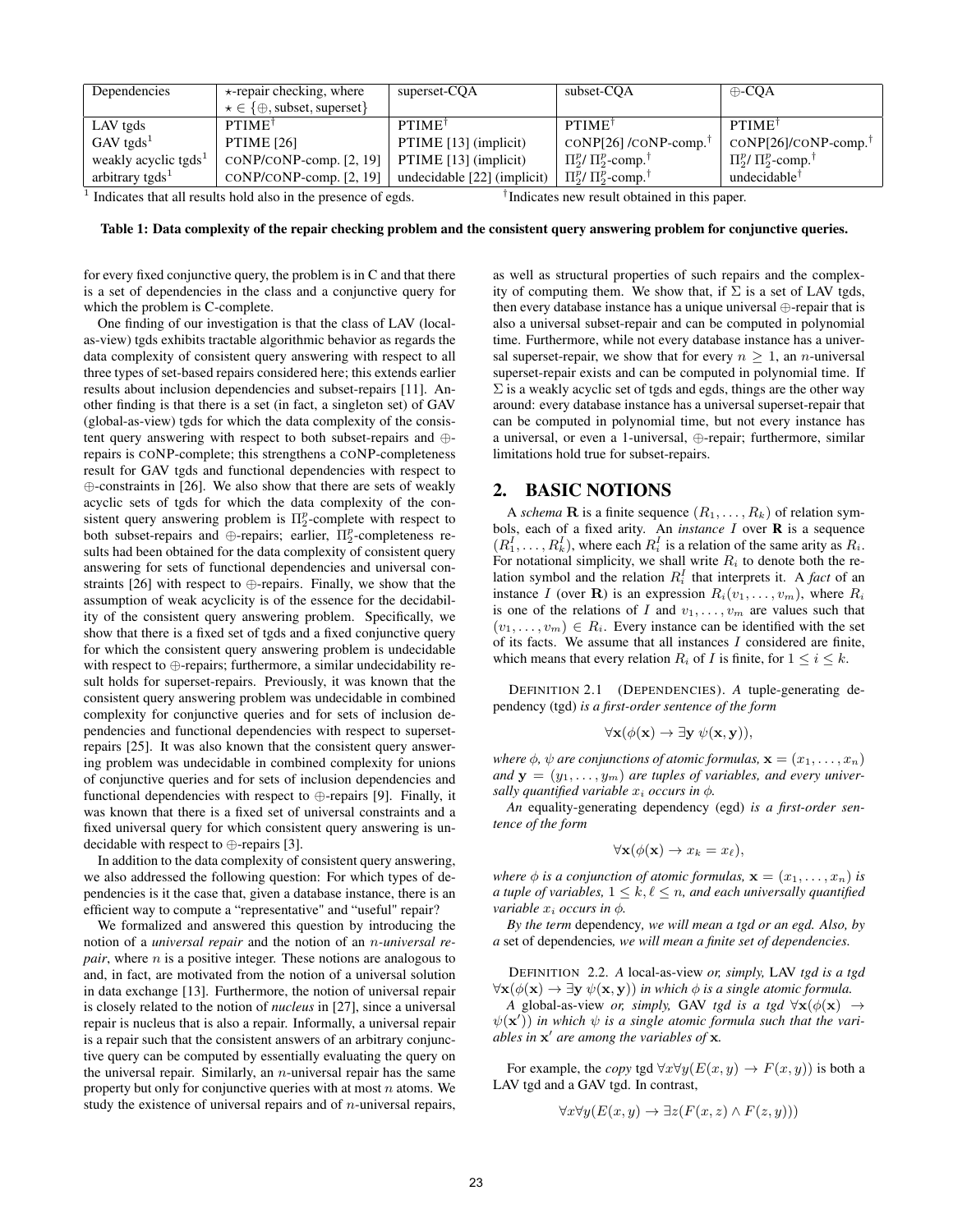is a LAV tgd that is not a GAV tgd, while

$$
\forall x \forall y \forall z (E(x, z) \land E(z, y) \rightarrow F(x, y))
$$

is a GAV tgd that is not a LAV tgd. Note that every inclusion dependency is a LAV tgd. Furthermore, every tgd with no existential quantifiers in its right-hand side (such tgds are called *full*) is logically equivalent to a set of GAV tgds.

From now on and for the sake of readability, we will often drop the universal quantifiers when writing dependencies.

As mentioned in the Introduction, tgds play an important role in data exchange and data integration, where they are used to specify the relationship between a source (local) schema and a target (global) schema or to express constraints in a target (global) schema. Moreover, it is known that *weakly acyclic* sets of tgds have good algorithmic properties as regards data exchange that, in general, are not possessed by arbitrary sets of tgds.

DEFINITION 2.3 (WEAK ACYCLICITY [12, 13]). *Let* Σ *be a set of tgds and egds over a schema S.*

• *The* dependency graph *of* Σ *is the following directed graph.*

*The nodes are the pairs*  $(R, i)$ *, where*  $R \in S$  *is a relation of some arity* k, and  $1 \le i \le k$ *. We call such pairs positions.* 

*There is an edge from position*  $(R, i)$  *to position*  $(S, j)$  *if*  $\Sigma$ *contains a tgd*  $\forall$ *x*( $\phi \rightarrow \exists$ *y* $\psi$ ) *such that some variable from x occurs in position*  $(R, i)$  *in*  $\phi$  *and in position*  $(S, j)$  *in*  $\psi$ *.* 

*There is a* special edge *from position*  $(R, i)$  *to position*  $(S, j)$ *if*  $\Sigma$  *contains a tgd*  $\forall$ *x*( $\phi \rightarrow \exists$ *y* $\psi$ ) *such that (i) some variable from x occurs in position*  $(R, i)$  *in*  $\phi$  *and also occurs in*  $\psi$ *, and (ii) some variable from y occurs in position*  $(S, j)$  *in*  $\psi$ *.* 

- *We say that* Σ *is* weakly acyclic *if the dependency graph contains no cycle going through a special edge.*
- *We say that a tgd*  $\theta$  *is weakly acyclic if so is the set*  $\{\theta\}$ *.*

Every set of GAV tgds is weakly acyclic, since the dependency graph has no special edges. It is also easy to see that every acyclic set of inclusion dependencies is weakly acyclic. However, the set  $\Sigma = \{D(x, y) \rightarrow M(y), M(y) \rightarrow \exists x D(x, y)\}\$ is a cyclic, yet weakly acyclic set of inclusion dependencies. Finally, the inclusion dependency  $R(x, y) \rightarrow \exists z R(y, z)$  is not weakly acyclic because the dependency graph contains a self-loop on position  $R.2$ .

Intuitively, a *repair* of an instance I with respect to a set of dependencies  $\Sigma$  is an instance  $J$  that satisfies  $\Sigma$  and "differs minimally" from I. Here, we will consider three different set-theoretic types of repairs. If I and J are instances, we will write  $I \oplus J$  to denote the *symmetric difference*  $(I \setminus J) \cup (J \setminus I)$  of I and J, that is,  $I \oplus J$  is the set of all facts that either belong to I and not to J, or belong to  $J$  and not to  $I$ .

DEFINITION 2.4 (REPAIRS). Let  $I, J$  be instances, and  $\Sigma a$ *set of dependencies. We say that J is an*  $\bigoplus$ -repair *of I w.r.t.*  $\Sigma$  *if*  $J \models \Sigma$  and there is no instance  $J'$  such that  $J' \models \Sigma$  and  $I \oplus J' \subsetneq$ I ⊕ J*.*

*If, in addition,*  $J \subseteq I$  *(or,*  $I \subseteq J$ *), then J is called a* subset-repair *(respectively, a* superset-repair*) of* I *w.r.t.* Σ*.*

Equivalently, J is a subset-repair of I w.r.t.  $\Sigma$  if  $J \subseteq I$ ,  $J \models \Sigma$ and there is no instance  $J' \subseteq I$  such that  $J' \models \Sigma$  and  $J \subsetneq J'$ . Likewise, J is a superset-repair of I w.r.t.  $\Sigma$  if  $I \subseteq J$ ,  $J \models \Sigma$ , and there is no instance  $J'$  such that  $I \subseteq J', J' \models \Sigma$  and  $J' \subsetneq J$ .

For example, let  $\Sigma = \{P(x) \rightarrow Q(x)\}, I = \{P(a), P(b)\},\$  $J_1 = {P(a), P(b), Q(a), Q(b)}, \quad J_2 = \emptyset, \text{ and } J_3 =$  ${P(a), Q(a)}$ . All three instances  $J_1, J_2, J_3$  are  $\oplus$ -repairs of I. However, only  $J_1$  is a superset-repair of I, and only  $J_2$  is a subsetrepair of I. Furthermore,  $J_1$  is the only superset-repair of I, while  $J_2$  is the only subset-repair of  $I$ .

For a different example, let  $\Sigma = \{R(x, y) \rightarrow \exists z R(y, z)\}\$ and  $I = \{R(1, 2)\}\.$  It is easy to see that, for every  $n \geq 1$ , the cycle

$$
J_n = \{ R(i, i+1) \mid 1 \le i < n \} \cup \{ R(n, 1) \}
$$

is a superset-repair (hence, also a  $\oplus$ -repair) of I w.r.t.  $\Sigma$ . Thus, I has infinitely many, and arbitrarily large, superset-repairs w.r.t. Σ.

Next, we give the definitions of the main algorithmic problems in the study of repairs.

DEFINITION 2.5 (REPAIR CHECKING). *Let* Σ *be a set of dependencies, and let*  $\star \in \{\oplus, \textit{subset}, \textit{superset}\}.$  *The*  $\star$ -repair checking problem *w.r.t.* Σ *asks: given instances* I *and* I 0 *, check whether*  $I'$  *is a*  $\star$ *-repair of* I *w.r.t.*  $\Sigma$ *.* 

DEFINITION 2.6 (CONSISTENT ANSWERS). *Let* Σ *be a set of dependencies,* q *a conjunctive query, I an instance, and*  $\star \in$ {⊕,*subset*,*superset*}*.*

• *The*  $\star$ -consistent answers *of* q *on* I *w.r.t.*  $\Sigma$ *, denoted by*  $\star$ -Con(q, I,  $\Sigma$ )*, is the intersection* 

 $\bigcap \{q(J) \mid J \text{ is a } \star\text{-}repair \text{ of } I \text{ w.r.t. } \Sigma\}.$ 

• *The*  $\star$ -consistent query answering problem *of* q *w.r.t.*  $\Sigma$  *asks: given an instance* I*, compute the* ?*-consistent answer of* q *on* I *with respect to* Σ*.*

Several remarks are in order now. First, we wish to emphasize that only finite instances and only finite repairs are considered in this paper. It is known that there exist sets of dependencies  $\Sigma$ , conjunctive queries  $q$ , and instances  $I$  such that the consistent answer to q on I w.r.t.  $\Sigma$  would yield a different result if infinite repairs would be considered as well (see [25]). Second, if  $\Sigma$  consists of tgds and egds, there is always a subset repair and, hence, also an ⊕-repair. Indeed, the empty instance satisfies Σ, hence, for every instance I that fails to satisfy  $\Sigma$ , there is a maximal (w.r.t.  $\subseteq$ ) instance J such that  $J \subseteq I$  and  $J \models \Sigma$ . Finally, it is easy to see that, for all  $\star \in \{\oplus, \text{subset}, \text{superset}\},$  it is the case that the  $\star$ -repair checking problem is in CONP. Moreover, the subsetconsistent query answering is always in  $\Pi_2^p$ . For example, to check that *J* is not an  $\oplus$ -repair of *I*, one has to guess an instance *J'* of size at most  $|I| + |J|$  and verify that  $J' \models \Sigma$  and  $I \oplus J' \subset I \oplus J$ .

Note that the notion of *superset-consistent answers* is closely related to the notion of *certain answers* in incomplete information and in data exchange. To make the connection with data exchange precise, recall first that if  $M$  is a schema mapping,  $q$  is a query over the target schema of  $M$ , and  $I$  is an instance over the source schema of  $M$ , then the certain answers of q on I w.r.t.  $M$ , denoted by certain $(q, I, M)$ , are defined as follows:

certain
$$
(q, I, M)
$$
 =  $\bigcap$  { $q(J)$  | *J* is solution for *I* w.r.t. *M* }.

The connection between superset-consistent answers and certain answers is given by the next proposition.

PROPOSITION 2.7. Let  $\Sigma$  *is a set of dependencies and let*  $M_{\Sigma}$ *be the schema mapping defined as follows:*

- *(i) The source-to-target tgds of*  $M_{\Sigma}$  *are copy tgds of the form*  $R'(\mathbf{x}) \to R(\mathbf{x})$ , where R is a relation symbol of the schema *of*  $\Sigma$  *and*  $R'$  *is a new relation symbol whose arity is that of*  $R$ *.*
- *(ii)* The target tgds of  $M_{\Sigma}$  are the tgds in  $\Sigma$ .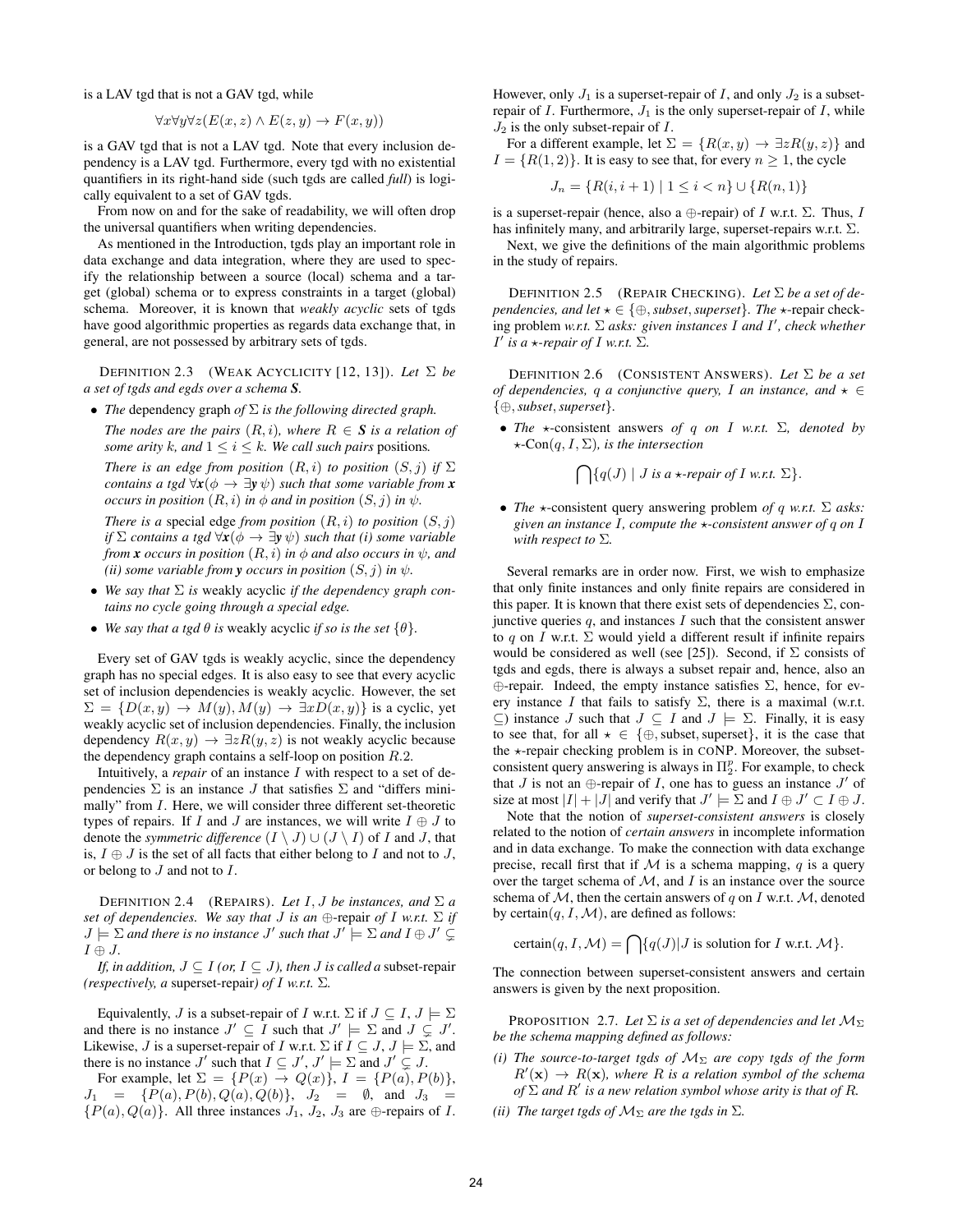*Then for every conjunctive query* q *and every instance* I*,*

superset-Con
$$
(q, I', \Sigma)
$$
 = certain $(q, I, \mathcal{M}_{\Sigma})$ ,

where I' is the copy of the instance I obtained by changing the *name of every relation* R *of* I *to* R 0 *.*

The preceding proposition is proved by combining the monotonicity of conjunctive queries with the fact that every solution J for  $I'$  w.r.t.  $\mathcal{M}_{\Sigma}$  contains a superset-repair of I. We will make use of this connection in some of our complexity results for the superset-consistent query answering problem.

## 3. UNIVERSAL REPAIRS

By analogy to the notion of a *universal solution* in data exchange [13], we will now introduce the notion of a *universal repair*. Since it will turn out that universal repairs often do not exist, we also introduce a weaker notion, namely, that of a  $n$ -universal repair,  $n \geq 1$ .

DEFINITION 3.1. *Let* Σ *be a set of dependencies,* I *an instance,*  $and \star \in \{\oplus, \textit{subset}, \textit{superset}\}.$ 

• *A* universal  $\star$ -repair *of I w.r.t.*  $\Sigma$  *is a*  $\star$ -repair *J of I w.r.t.*  $\Sigma$ *such that if* q *is a conjunctive query, then*

$$
\star\text{-Con}(q, I, \Sigma) = q(J)_{\downarrow},
$$

*where*  $q(J)$ <sub> $\downarrow$ </sub> *is the set of tuples in*  $q(J)$  *containing only values from the active domain of* I*.*

• *For*  $n \geq 1$ *, an n*-universal  $\star$ -repair *of* I *w.r.t.*  $\Sigma$  *is a*  $\star$ -*repair* J *of* I *w.r.t.* Σ *such that if* q *is conjunctive query with at most* n *atoms, then*

$$
\star\text{-Con}(q, I, \Sigma) = q(J)_{\downarrow}.
$$

Clearly, a universal repair is also a  $n$ -universal repair, for every  $n > 1$ . The notion of a universal repair is closely related to the notion of a nucleus [27]. More precisely, a universal repair is a nucleus that is also a repair.

The next proposition, which follows immediately from the definitions and the fact that the data complexity of conjunctive queries is in PTIME, justifies the introduction of the notions of universal repairs and n-universal repairs.

PROPOSITION 3.2. *Assume that* Σ *is a set of dependencies and that* n *is a positive integer such that there is a polynomial-time algorithm that, given a instance* I*, it returns an* n*-universal* ?*-repair of I, where*  $\star \in \{\oplus, \text{subset, superset}\}$ *. Then the data complexity of the*  $\star$ -consistent query answering problem for conjunctive queries *with at most* n *atoms is in* PTIME*.*

Several examples are in order now.

EXAMPLE 3.3. Let  $\Sigma = \{R(x, y) \rightarrow \exists z R(y, z)\}.$ Consider the instance  $I = \{R(1, 2), R(2, 2), R(1, 3), R(3, 4)\}.$ Then the instance  $J = \{R(1, 2), R(2, 2)\}\$ is a universal subsetrepair of I w.r.t.  $\Sigma$ , because it is the only subset-repair of I.

Next, consider the instance  $I = \{R(1, 2)\}\.$  Then I has no universal superset-repair; indeed, this is so because every supersetrepair of  $I$  must contain a cycle of some length  $n_0$  (recall that all repairs must be finite), and therefore cannot be universal since, as seen earlier, not every superset-repair contains a cycle of the same length  $n_0$ . However, for every  $n \geq 1$ , there is a *n*-universal superset-repair of  $I$ . Specifically, such a repair is the cycle

$$
J_n = \{ R(i, i+1) | 1 \le i < n \} \cup \{ R(n, 1) \}.
$$

EXAMPLE 3.4. Let  $\Sigma = \{P(x) \land Q(x) \rightarrow R(x)\}\$ and  $I = {P(a), Q(a)}$ . The instance  $J = {P(a), Q(a), R(a)}$  is a universal superset-repair of I w.r.t.  $\Sigma$ , because it is the only superset-repair of *I*. However, *I* has no universal subset-repair, since its subset-repairs are  $\{P(a)\}\$  and  $\{Q(a)\}\$ . In fact, I does not even have a 1-universal subset-repair, since the queries  $P(x)$  and  $Q(x)$  return different values on the two subset-repairs of I.

EXAMPLE 3.5. Let  $\Sigma = \{P(x) \land Q(y) \rightarrow x = y\}$  and  $I =$  ${P(a), Q(b)}$ . First, I has no superset-repair w.r.t.  $\Sigma$ , hence it has no 1-universal superset-repair. Furthermore, it has neither a 1-universal subset-repair, nor a 1-universal  $\oplus$ -repair w.r.t.  $\Sigma$ .

The next proposition describes some basic properties of the different types of universal repairs, and the relationship between them.

PROPOSITION 3.6. *Let* Σ *be a set of dependencies.*

- *1. Every instance has at most one universal superset-repair, up to isomorphism.*
- *2. An instance has a universal subset-repair if and only if it has exactly one subset-repair. Consequently, every instance has at most one universal subset-repair.*
- *3. Every universal* ⊕*-repair of an instance* I *is a universal subsetrepair of* I*. Consequently, every instance has at most one universal* ⊕*-repair. In contrast, a universal subset-repair need not be a universal* ⊕*-repair.*

PROOF. 1. Let  $J_1$  and  $J_2$  be universal superset-repairs of  $I$ . Let  $q_1$  and  $q_2$  be the canonical conjunctive queries of  $J_1$  and  $J_2$ , where the values from the active domain of  $I$  are treated as free variables of the queries, and the values outside of the active domain of I are treated as existentially quantified variables of the queries. By universality,  $q_1(J_1)_{\downarrow} = q_1(J_2)_{\downarrow}$  and  $q_2(J_1)_{\downarrow} = q_2(J_2)_{\downarrow}$ . This implies that there are homomorphisms  $h_1 : J_1 \rightarrow J_2$  and  $h_2$ :  $J_2 \rightarrow J_1$  such that  $h_1(a) = a$  and  $h_2(a) = a$  for all values  $\alpha$  from the active domain of  $I$ . Consequently,  $J_1$  and  $J_2$  are homomorphically equivalent, when the values from the active domain of I are treated as constant. Furthermore, since  $J_1$  and  $J_2$  are repairs, it follows that no instance  $J'$  such that  $I \subseteq J' \subsetneq J_1$  or  $I \subseteq J' \subsetneq J_2$  satisfies  $\Sigma$ . Hence,  $J_1$  and  $J_2$  are cores. But it is a well known fact that any two homomorphically equivalent core instances are isomorphic (cf. [14]).

2. If an instance  $I$  has exactly one subset-repair  $J$ , then, trivially,  $J$  is a universal subset-repair. If, on the other hand, there are (at least) two different subset-repairs  $J_1$  and  $J_2$ , then, by the definition of repairs, neither is a subset of the other, and hence, neither can be universal (each  $J_i$ ,  $i = 1, 2$ , contains a fact, say  $R(\mathbf{a})$ , that is not included in all subset-repairs; therefore,  $J_i$  does not correctly compute the consistent answers for the query  $R(\mathbf{x})$ ).

3. Let  $J$  be a universal  $\bigoplus$ -repair of  $I$  w.r.t.  $\mathcal{M}$ . Let  $J'$  be a subset-repair of I (recall that every instance has a subset-repair). Since *J* is a universal  $\oplus$ -repair, every fact  $R(\mathbf{a})$  of *I* that belongs to J also belongs also to  $J^{\dagger}$  (for, if not, then evaluating the query  $q(\mathbf{x}) = R(\mathbf{x})$  in J would not yield the consistent answers). Consequently,  $J' \oplus I \subseteq J \oplus I$ , and therefore, by the definition of  $\oplus$ -repairs,  $J = J'$ . Hence J is a subset-repair.

Not every universal subset-repair is a universal ⊕-repair. To see this, let  $\Sigma = \{P(x) \rightarrow \exists y \ Q(y), P(x) \land Q(x) \rightarrow R(x)\}\$ , let  $I = {P(a), Q(a)}$ , and let  $J = {Q(a)}$ . Then J is a universal subset-repair of I, but not a universal  $\oplus$ -repair, as may be seen by considering the ⊕-repair  $J' = \{P(a), Q(b)\}\$ and the query  $q(x) = Q(x)$ .  $\Box$ 

Note that parts 2 and 3 of Proposition 3.6 hold with "*n*-universal" in place of "universal", where  $n$  is an arbitrary positive integer. The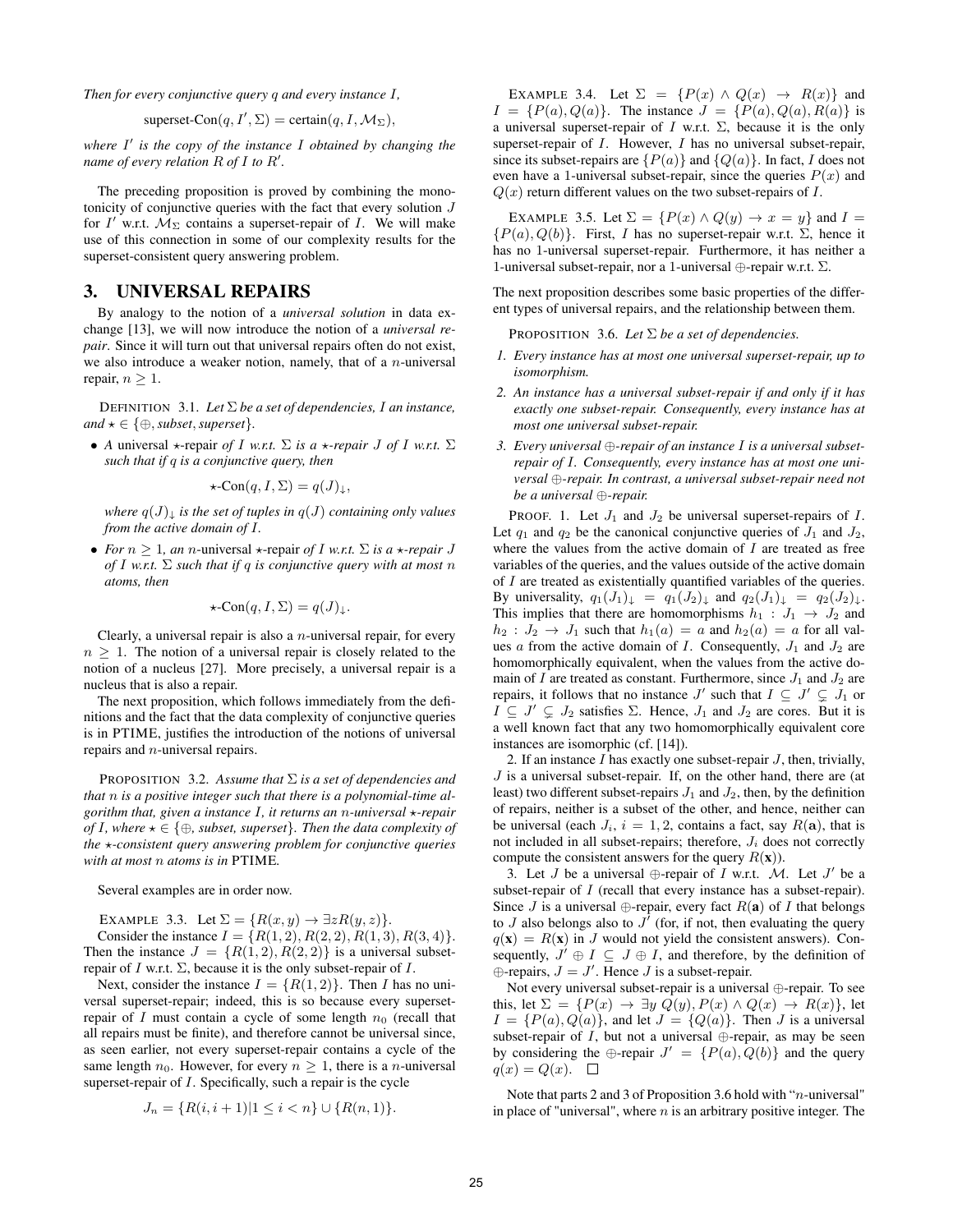reason is that universality was applied only to queries with a single atom. Note also that the notion of a *universal superset-repair* is intimately linked to the notion of a *core universal solution* in data exchange [14], as seen in the proof of Proposition 3.6. We will further exploit this connection when we consider superset-repairs for weakly acyclic sets of tgds and egds.

## 4. LAV TGDS

The main result of this section is that if  $\Sigma$  is a set of LAV tgds and  $q$  is a conjunctive query, then there is a polynomial-time algorithm for computing the  $\star$ -consistent answers of q on a given instance I w.r.t.  $\Sigma$ , where  $\star \in \{\oplus, \text{subset, superset}\}.$  We also show that there is a polynomial-time algorithm for the  $\star$ -repair checking problem w.r.t.  $\Sigma$ , where  $\star \in \{\oplus, \text{subset, superset}\}.$  In the special case in which  $\Sigma$  is a set of inclusion dependencies, the tractability of the subset-repair checking problem and the subset-consistent query answering problem for conjunctive queries was established in [11]. The tractability of the subset and the ⊕-repair checking problem for a weakly acyclic set of LAV tgds was shown in [2] and was subsequently extended to the broader class of semi-LAV sets of tgds [19] (which is still a subclass of the class of weakly acyclic sets of tgds). Finally, the ⊕-consistent query problem for sets of inclusion dependencies and universal constraints was studied in [8], where disjunctive logic programming was used to obtain the ⊕ consistent answers, but no complexity results were established.

In obtaining our tractability results, we will use extensively the notions of universal repair and of *n*-universal repair,  $n \geq 1$ , for sets of LAV tgds.

We say that a set of dependencies Σ is *closed under union* if for all instances  $I_1, I_2$  such that  $I_1 \models \Sigma$  and  $I_2 \models \Sigma$ , we have that  $I_1 \cup I_2 \models \Sigma$ . It is well known that every set of LAV tgds is closed under union (e.g., see [2]). The next result shows that, in a certain sense, this property is characteristic of LAV tgds. For completeness, we also include a proof that sets of LAV tgds are closed under union.

THEOREM 4.1. *Every set of LAV tgds is closed under union. Furthermore, if* Σ *is a set of tgds that is weakly acyclic and closed under union, then* Σ *is logically equivalent to a set of LAV tgds.*

PROOF. Let  $\Sigma$  be a set of LAV tgds. Suppose that  $I_1$  and  $I_2$  are instances such that both satisfy  $\Sigma$ . Let

$$
\forall \mathbf{x}(R(\mathbf{x}) \to \exists \mathbf{y} \, \psi(\mathbf{x}, \mathbf{y}))
$$

be a tgd in  $\Sigma$ . Then, for every tuple of values **a** such that  $R(\mathbf{a})$  holds in  $I_1 \cup I_2$ , we have that  $R(a)$  already holds in  $I_1$  or  $I_2$ , and hence  $\exists y \psi(a, y)$  holds in  $I_1$  or in  $I_2$ , which implies that it also holds in  $I_1 \cup I_2$ . This shows that  $I_1 \cup I_2 \models \Sigma$ .

We now prove that the converse holds for weakly acyclic sets of tgds. Let  $\Sigma$  be a weakly acyclic set of tgds that is closed under union. Since the schema of  $\Sigma$  consists of finitely many relation symbols, there are only finitely many possible facts up to renaming of their members. Since  $\Sigma$  is weakly acyclic, we have that if f is a fact, then, by chasing  $\{f\}$  with  $\Sigma$ , we obtain a finite instance  $I_f$  that contains f and has the property that for every instance  $J$ containing f and satisfying  $\Sigma$ , there is a homomorphism from  $I_f$ to J (in effect,  $I_f$  is a universal solution of  $\{f\}$  w.r.t. a schema mapping with copy source-to-target tgds and with  $\Sigma$  as its set of target tgds - see [13]). Without loss of generality, we may assume that, for distinct facts  $f$  and  $f'$ , the active domains of the instances  $I_f$  and  $I_{f'}$  intersect only on values occurring both in f and in f'. Let  $\sigma_f$  be the LAV tgd whose left-hand side is f and whose righthand side is the canonical query of  $I_f$  (the values from the instance

 ${f}$  are treated as universally quantified variables of  $\sigma_f$ ). Let  $\Sigma'$ be the set of all LAV tgds  $\sigma_f$ , as f varies over all possible facts.

We now show that  $\Sigma$  is logically equivalent to  $\Sigma'$ . First,  $\Sigma$ logically implies  $\Sigma'$ . Indeed, this follows from the weak acyclicity of  $\Sigma$ , the monotonicity of the chase, and the aforementioned properties of the chase. Conversely, assume that  $I \models \Sigma'$ , where  $I = \{f_1, \ldots, f_n\}$ . Let  $J = I_{f_1} \cup \ldots \cup I_{f_n}$ . Since  $\Sigma$  is closed under union and each instance  $I_{f_i}$  satisfies  $\Sigma$ , we have that  $J \models \Sigma$ . Furthermore, by weak acyclicity and the aforementioned properties of the chase, there is a homomorphism  $h : J \to I$  that is the identity on  $I$ . In other words,  $I$  is a retract of  $J$ . Since the truth of tgds is preserved when passing from an instance to any one of its retracts (cf. [18]), we have that  $I \models \Sigma$ .  $\Box$ 

We leave it as open problem whether or not the weak acyclicity hypothesis is indispensable in establishing Theorem 4.1. Closure under union implies that every instance has a universal ⊕-repair. In fact, we have the following:

PROPOSITION 4.2. *Let* Σ *be a set of dependencies. The following statements are equivalent:*

- *1.* Σ *is closed under union.*
- *2. Every instance has a universal* ⊕*-repair w.r.t.* Σ*.*
- *3. Every instance has a universal subset-repair w.r.t.* Σ*.*

PROOF.  $[1\Rightarrow 2]$  Let  $\Sigma$  be a set of tgds that is closed under union, and let I be an instance. Since the empty instance satisfies  $\Sigma$ , I has at least one subset-repair w.r.t.  $\Sigma$ . In fact, I has a unique subsetrepair<sup>1</sup>. For, if  $J_1$  and  $J_2$  are subset-repairs of I, then  $J_1 \cup J_2$  is also a subinstance of I satisfying  $\Sigma$ , and hence, by the definition of repairs,  $J_1 = J_1 \cup J_2 = J_2$ . Clearly, the unique subset-repair J of  $I$  is a universal subset-repair of  $I$ . Furthermore, we claim that  $J$  is a universal  $\oplus$ -repair of *I*. Let q be a conjunctive query. We have to show that

$$
\oplus \text{Con}(q, I, \Sigma) = q(J)_{\downarrow}.
$$

From the definition of  $\bigoplus$ -Con $(q, I, \Sigma)$  and since J is a  $\bigoplus$ -repair of *I*, it follows that  $\bigoplus$ -Con $(q, I, \Sigma) \subseteq q(J)_{\downarrow}$ . For the other inclusion, let K be a  $\bigoplus$ -repair of I. We have to show that  $q(J)_\downarrow \subseteq q(K)$ . Since J and K are  $\bigoplus$ -repairs,  $J \vDash \Sigma$  and  $K \vDash \Sigma$ . By closure under union,  $\Sigma$  is also true in  $J \cup K$ . As  $J \subseteq I$ , we have  $I \oplus (J \cup$  $K$ )  $\subseteq I \oplus K$ . Since K is a  $\oplus$ -repair of I, this can only happen if  $K \cup J = K$ . That is,  $J \subseteq K$ . It follows that  $q(J)_{\downarrow} \subseteq q(K)$ . Hence,  $J$  is a universal  $\oplus$ -repair of  $I$ .

[2⇒ 3] Follows immediately from Proposition 3.6.

[3⇒ 1] Let  $I_1, I_2$  be instances satisfying  $\Sigma$ . Towards a contradiction, suppose that  $I_1 \cup I_2$  does not satisfy  $\Sigma$ . Let  $J$  be the universal subset-repair of  $I_1 \cup I_2$ . Then J must omit some fact of  $I_1 \cup I_2$ . Without loss of generality, we may assume that  $J$  omits a fact of I<sub>1</sub>. Since I<sub>1</sub> satisfies  $\Sigma$ , there must be a subset-repair of  $I_1 \cup I_2$  that contains all facts in  $I_1$ . But this subset-repair must then be incomparable to  $J$ , which means that  $J$  is not the only subset-repair of  $I$ , and hence, by Proposition 3.6, J is not a universal subset-repair of *I*, a contradiction.  $\Box$ 

COROLLARY 4.3. *If* Σ *is a set of LAV tgds, then every instance* I *has a unique subset repair, which is also the unique universal subset-repair and the unique universal* ⊕*-repair of* I *w.r.t.* Σ*.*

THEOREM 4.4. Let  $\Sigma$  be a set of LAV tgds. There is a *polynomial-time algorithm that, given an instance* I*, computes the unique universal subset-repair of* I *w.r.t.* Σ *(which is also the unique universal* ⊕*-repair of* J *w.r.t.* Σ*).*

<sup>&</sup>lt;sup>1</sup>For inclusion dependencies, this fact was pointed out in [11].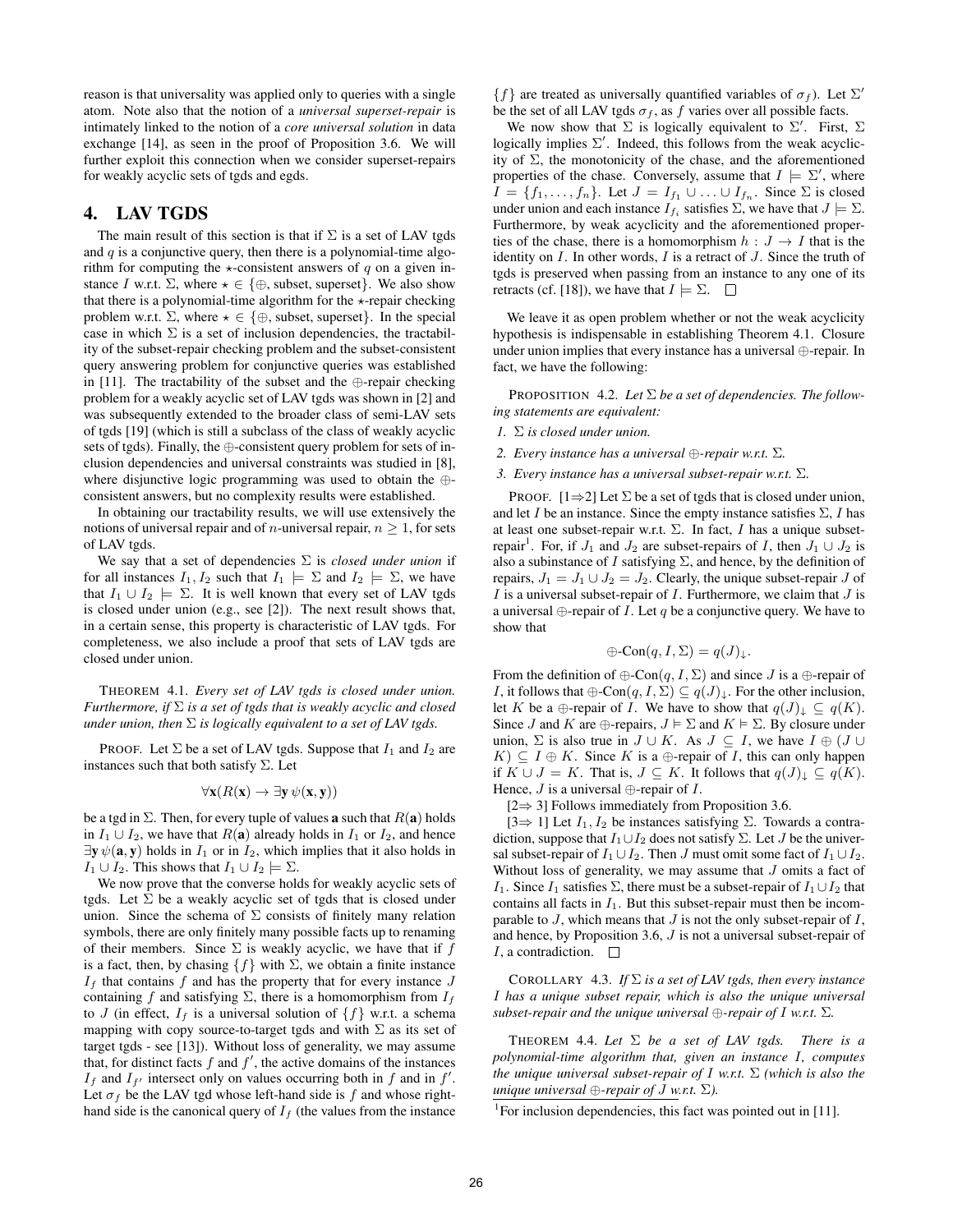PROOF. Let  $I$  be an instance. By Corollary 4.3,  $I$  has a unique subset repair  $I_0$ , which is also both the unique universal subsetrepair and the unique universal  $\bigoplus$ -repair of *I*. We will show how to compute  $I_0$  in polynomial time. We start with a definition. Let  $\tau$ be a LAV tgd of the form

$$
\forall \mathbf{x} \; R(\mathbf{x}) \to \exists \mathbf{y} \psi(\mathbf{x}, \mathbf{y}).
$$

We say that a fact t *falsifies* the LAV tgd  $\tau$  in an instance J if t is in J, it is of the form  $S(\mathbf{a})$ , and  $\exists \mathbf{y} \psi(\mathbf{a}, \mathbf{y})$  is false in J.

The algorithm works as follows. It starts with the instance I. As long as the current instance contains a fact  $S(\mathbf{a})$  that falsifies some tgd in  $\Sigma$ , it removes it from the current instance.

Clearly, the algorithm runs in time polynomial in the size of I. It can be shown by induction that, at any time of the run of the algorithm, the current instance is a superset of the unique subsetrepair  $I_0$  of  $I$ . Hence, if  $J$  is the instance obtained at the end of the run of the algorithm, we have that  $I_0 \subseteq J$ . Moreover, since there is no tuple falsifying a tgd in  $\Sigma$  in J, we have that  $\Sigma$  is true in J. Since  $J \models \Sigma$ ,  $I_0 \subseteq J \subseteq I$ , and  $I_0$  is a subset-repair of I, we conclude that  $I_0$  is equal to  $J$ .  $\Box$ 

The situation for superset-repairs is very different. Example 3.3 shows that an instance may have infinitely many superset-repairs of arbitrarily large size, and it may have no universal superset-repairs. The same example shows that superset-repairs may not exist. Nevertheless, we will show that if  $\Sigma$  is a set of LAV tgds then, for every instance I and every  $n \geq 1$ , there is an *n*-universal superset-repair for I w.r.t.  $\Sigma$  that can be computed in polynomial time in the size of I. For this, we need the following lemma.

LEMMA 4.5. *Let* Σ *be a set of LAV tgds. There is a polynomial time algorithm that, given instances I and J with*  $I \subseteq J$  *and*  $J \models$  $Σ$ *, computes a superset-repair K of I w.r.t.*  $Σ$  *such that*  $K ⊆ J$ *.* 

PROOF. Figure 1 depicts an algorithm that, given  $I$  and  $J$  with  $I \subseteq J$  and  $J \models \Sigma$ , either verifies that J is a repair of I or computes a set K such that  $I \subseteq K \subsetneq J$  and  $K \models \Sigma$ . By applying repeatedly the algorithm until it outputs a repair, we obtain the result.

**Input:** Two instances I and J such that  $I \subseteq J$  and  $J \models \Sigma$ 

**Output:** Either " $J$  is a repair" or an instance  $K$ such that  $I \subseteq K \subsetneq J$  and  $K \models \Sigma$ For each fact  $R(\mathbf{a})$  in  $J\backslash I$ , compute the subset-repair L of  $J \setminus \{R(\mathbf{a})\}$ If  $I \subseteq L$ , Then Return  $L$ End If End For Return " $J$  is a repair"

#### Figure 1: Algorithm for the superset-repair checking problem with respect to a set of LAV tgds

By Theorem 4.4, computing the subset-repair of an instance is in polynomial time. It follows that the algorithm in Figure 1 runs in time polynomial in the sizes of  $I$  and  $J$ .

We prove the correctness of the algorithm. Suppose first that the algorithm outputs an instance K. We have to show that  $I \subseteq K \subsetneq J$ and  $K \models \Sigma$ . By construction, there exists a fact  $R(\mathbf{a})$  in  $J\setminus I$  such that K is the subset-repair of  $J \setminus \{R(\mathbf{a})\}$ . This implies that  $K \models \Sigma$ and  $K \subseteq J$ . Moreover, K contains I, as the algorithm returned K.

Next, assume that  $J$  is not a superset-repair. We have to prove that the algorithm does not output " $J$  is a repair". Since  $J$  is not a superset-repair, there exists an instance  $J_0$  such that  $I \subseteq J_0 \subsetneq J$ and  $J_0 \models \Sigma$ . Take  $R(\mathbf{a})$  in  $J \setminus J_0$ . Let L be the subset-repair of  $J\backslash\{R({\bf a})\}.$ 

Consider the instance  $L_0 := L \cup J_0$ . By Theorem 4.1,  $L_0 \models \Sigma$ . Moreover,  $L_0 \subseteq J \setminus \{R(\mathbf{a})\}$  and  $J \oplus L_0 \subseteq J \oplus K$ . Since K is a subset-repair of J, this can only happen if  $L_0 = K$ . That is,  $J_0 \subseteq L$ . Together with  $I \subseteq J_0$ , we obtain  $I \subseteq L$ . Recall that L is the subset-repair of  $J\backslash {R(\mathbf{a})}$ . This means that, when the algorithm enters the loop and picks  $R(a)$ , it stops running and returns the instance L. In particular, the algorithm does not output " $J$  is a repair".  $\Box$ 

THEOREM 4.6. Let  $\Sigma$  be a set of LAV tgds, and let  $n > 1$ . *There is a polynomial time algorithm that, given an instance* I*, computes an* n*-universal superset-repair of* I *w.r.t.* Σ*.*

PROOF. We first show how to reduce the problem to the case where  $\Sigma$  consists of inclusion dependencies. For every LAV tgd

^m

$$
\forall \mathbf{x} \phi(\mathbf{x}) \rightarrow \exists \mathbf{y} \bigwedge_{i=1}^{m} \psi_i(\mathbf{x}, \mathbf{y})
$$

in  $\Sigma$ , where each  $\psi_i$  is an atomic formula, we introduce a new relation  $R$ , whose arity is equal to the number of variables in y, and we replace the LAV tgd by the inclusion dependencies

$$
\forall \mathbf{x}(\phi(\mathbf{x}) \to \exists \mathbf{y} \; R(\mathbf{y})) \quad \text{and} \quad \forall \mathbf{y}(R(\mathbf{y}) \to \psi_i(\mathbf{y})), \; 1 \leq i \leq m.
$$

Let  $\Sigma'$  be the set of inclusion dependencies obtained by applying this transformation to each LAV tgd in  $\Sigma$ . It is not hard to see that every repair of I w.r.t.  $\Sigma$  induces a repair of I w.r.t.  $\Sigma'$ , and vice versa. Hence, if we prove the desired result for  $\Sigma'$ , then the result for  $\Sigma$  will follow. In [25], it was shown that in the case of inclusion dependencies, for every instance I and every  $n \geq 1$ , one can construct an instance J such that  $J \models \Sigma$  and for every conjunctive query q of size  $\leq n$ , the following statements are equivalent:

$$
1. \, J \vDash q.
$$

2. For every K such that  $J \subseteq K$  and  $K \models \Sigma$ , we have that  $K \models q$ . Inspection of the algorithm in [25] shows that it runs in polynomial time for fixed  $\Sigma$  and n.

By Lemma 4.5, we can compute in polynomial time a supersetrepair  $J_0$  of I such that  $J_0 \subseteq J$ . If q is a conjunctive query, then  $J_0 \models q$  implies  $J \models q$ . With the properties of J, this implies that for every conjunctive query q of size  $\leq n$ , we have that if  $J_0 \vDash q$ , then for all K such that  $K \subseteq J$  and  $K \models \Sigma$ , it is the case that  $K \models q$ . Thus,  $J_0$  is a *n*-universal superset-repair of I w.r.t.  $\Sigma$ .  $\square$ 

The main result of this section is now an immediate consequence of Proposition 3.2, Theorem 4.4, and Theorem 4.6.

THEOREM 4.7. *For every set* Σ *of LAV tgds, for every conjunctive query* q*, and for*  $\star \in \{\oplus, \text{superset}, \text{subset}\}$ *, the*  $\star$ *-consistent query answering problem w.r.t.* Σ *is solvable in polynomial time.*

*The repair-checking problem.* We now consider the repair checking problem for sets of LAV tgds. First, we show how the ⊕ repair checking problem can be reduced to the subset-repair checking problem and the superset-repair checking problem.

LEMMA 4.8. *Let* Σ *be a set of LAV tgds, and let* I *and* J *be two instances. Then the following statements are equivalent:*

- *1. J is a*  $\bigoplus$ *-repair of I w.r.t.*  $\Sigma$ *.*
- *2.* J *is a superset-repair of* I ∩ J *w.r.t.* Σ *and* J *is a subset-repair of I* ∪ *J w.r.t.* Σ*.*

PROOF. Let  $\Sigma$  be a set of LAV tgds, and let I and J be two instances. For the direction  $(1) \Rightarrow (2)$ , assume that J is a  $\oplus$ -repair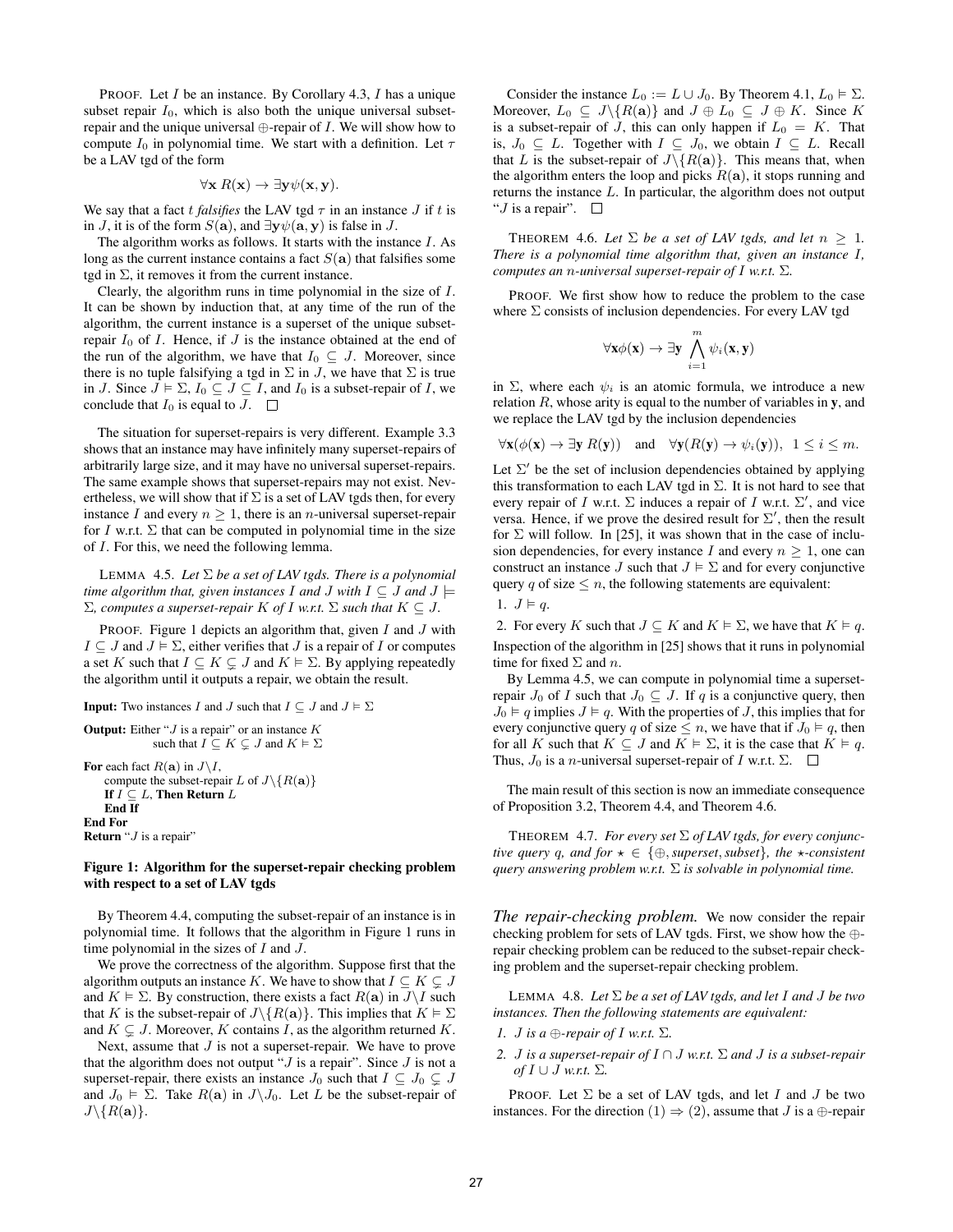of I. First, we prove that J is a superset-repair of  $I \cap J$ . Let  $K_0$ be an instance such that  $K_0 \models \Sigma$  and  $I \cap J \subseteq K_0 \subseteq J$ . We have to show that  $K_0 = J$ . As  $I \cap J \subseteq K_0 \subseteq J$ , we also have  $I \oplus K_0 \subseteq I \oplus J$ . Since  $K_0 \models \Sigma$  and J is a  $\oplus$ -repair of I, this can only happen if  $K_0 = J$ .

Next we prove that J is a subset-repair of  $I \cup J$ . Let  $K_1$  be an instance such that  $K_1 \vDash \Sigma$  and  $J \subseteq K_1 \subseteq I \cup J$ . We have to show that  $J = K_1$ . Since  $J \subseteq K_1 \subseteq I \cup J$ , we have  $I \oplus K_1 \subseteq I \oplus J$ . Putting this together with the facts that  $K_1 \vDash \Sigma$  and J is a  $\oplus$ -repair of I, we obtain  $K_1 = J$ .

For the direction  $(2) \Rightarrow (1)$ , assume that J is a superset-repair of  $I \cap J$  w.r.t.  $\Sigma$  and that  $J$  is a subset-repair of  $I \cap J$  w.r.t.  $\Sigma$ . Let K be an instance such that  $K \models \Sigma$  and  $I \oplus K \subseteq I \oplus J$ . We have to show that  $K = J$ . Since  $I \oplus K \subseteq I \oplus J$ , we have

$$
J \cap I \subseteq K \cap I \text{ and } K \setminus I \subseteq J \setminus I.
$$

As  $K\setminus I \subseteq J\setminus I$ , we have  $K \cup J \subseteq I \cup J$ . Moreover, since  $K \models \Sigma$  and  $J \models \Sigma$ , it follows from Theorem 4.1 that  $K \cup J \models \Sigma$ . Recall that J is a subset-repair of  $I \cup J$ . Since  $K \cup J \models \Sigma$  and  $J \subseteq K \cup J \subseteq I \cup J$ , this implies that  $J = K \cup J$ . Hence,  $K \subseteq J$ .

Recall that  $J \cap I \subseteq K \cap I$ . Putting everything together, we have  $I \cap J \subseteq K \subseteq J$ . Since  $K \models \Sigma$  and J is a repair of  $I \cap J$ , this implies  $K = J$ .  $\Box$ 

THEOREM 4.9. Let  $\Sigma$  *be a set of LAV tgds, and let*  $\star \in$ {⊕,*superset*,*subset*}*. The* ?*-repair checking problem w.r.t.* Σ *is solvable in polynomial time.*

PROOF. By Lemma 4.8, it suffices to give polynomial-time algorithms for the superset-repair checking problem and the subsetrepair checking problem. The fact that the subset-repair checking problem is solvable in polynomial time follows directly from Theorem 4.4 (since it suffices to check for equality with the universal subset-repair). Finally, the fact that the superset-repair checking problem is solvable in polynomial time is a direct consequence of Lemma 4.5  $\Box$ 

*Adding egds.* The tractability results concerning LAV tgds are optimal, in the sense that if we consider sets of LAV tgds and egds, then most of them do not remain true. We discuss first the repairchecking problem for sets of LAV tgds and egds. In [11], it was shown that there is a set consisting of a cyclic inclusion dependency and a functional dependency for which the subset-repair checking problem is CONP-complete. In [2], the intractability of subsetrepair checking (and ⊕-repair checking) was shown to hold for the union of an acyclic set of inclusion dependencies with a set of egds. However, the superset-repair checking problem can still be solved in polynomial time. This follows from the next lemma combined with Theorem 4.9.

LEMMA 4.10. Let  $\Sigma$  be a set of tgds and egds, and let I and J *be two instances such that*  $I \subseteq J$  *and*  $J \models \Sigma$ . Then *J is a supersetrepair of* I *w.r.t.* Σ *if and only if* J *is a superset-repair of* I *w.r.t. the set*  $\Sigma_1$  *consisting of all tgds in*  $\Sigma$ *.* 

PROOF. Assume that  $\Sigma = \Sigma_1 \cup \Sigma_2$ , where  $\Sigma_1$  is a set of tgds and  $\Sigma_2$  is a set of egds. Let I and J be two instances such that  $I \subseteq J$  and  $J \models \Sigma_1 \cup \Sigma_2$ . It is clear that if J is a superset-repair of *I* w.r.t.  $\Sigma_1$ , then *J* is a superset-repair of *I* w.r.t.  $\Sigma_1 \cup \Sigma_2$ .

For the other direction, assume that  $J$  is a superset-repair of  $I$ w.r.t.  $\Sigma_1 \cup \Sigma_2$ . Towards a contradiction, assume that J is not a superset-repair of I w.r.t.  $\Sigma_1$ . Hence, there is an instance  $J'$  such that  $I \subseteq J^{\prime} \subsetneq J$  and  $J' \models \Sigma_1$ .

Since  $\Sigma_2$  is a set of egds,  $J \models \Sigma_2$  and  $J' \subseteq J$ , we also have that  $J' \models \Sigma_2$ . So, J' is a superset of I such that  $J' \subseteq J$  and  $J' \vDash \Sigma_1 \cup \Sigma_2$ . This contradicts the fact that  $J$  is a superset-repair of I w.r.t.  $\Sigma = \Sigma_1 \cup \Sigma_2$ .  $\square$ 

Next, we comment on the consistent query answering problem for sets of LAV tgds and egds. Theorem 4.7 in [11] shows that there is a set  $\Sigma$  of inclusion dependencies and functional dependencies, and a conjunctive query  $q$  such that computing the subset-consistent answers of q w.r.t.  $\Sigma$  is a  $\Pi_2^p$ -complete problem. Furthermore, as regards the combined complexity of consistent query answering, it follows from Theorem 5 in [25] that the following problem is undecidable: given a set  $\Sigma$  of LAV tgds and egds, a conjunctive query q and an instance  $I$ , compute the superset-consistent answers of  $q$  on I w.r.t.  $\Sigma$ . We leave it as an open problem whether or not this undecidability result still holds for some fixed conjunctive query  $q$  and some fixed set  $\Sigma$  of LAV tgds and egds. It is also unknown whether or not the data complexity of ⊕-consistent answers for conjunctive queries is decidable. As mentioned in the Introduction, the ⊕-consistent answering problem for unions of conjunctive queries was shown to be undecidable in combined complexity [9].

Finally, if we consider LAV tgds together with egds, there might not always exist a universal (or even 1-universal) subset-repair, ⊕ repair or superset-repair, as seen in Example 3.5.

## 5. GAV TGDS

In this section, we investigate the existence and efficient computability of universal repairs for GAV tgds, we review known complexity results for repair checking and consistent query answering for GAV tgds, and we provide new matching lower bounds. Furthermore, toward the end of the section, we will briefly consider the addition of egds, and will also discuss semi-LAV sets of tgds; as mentioned earlier, semi-LAV sets of tgds were introduced in [19].

Recall that in the case of LAV tgds, every instance has a unique subset-repair, which is also the unique universal ⊕-repair. This is far from true for for GAV tgds. First of all, Example 3.4 shows that there is a set  $\Sigma$  of GAV tgds and an instance I such that I has no 1-universal subset repair w.r.t.  $\Sigma$ ; therefore, Proposition 3.6 implies that I also has no 1-universal  $\oplus$ -repair w.r.t.  $\Sigma$ . In addition, even if an instance happens to have a universal subset-repair, this may not be a universal ⊕-repair, as revealed by the next example.

EXAMPLE 5.1. Consider the set

$$
\Sigma = \{ P(x) \land Q(y) \rightarrow M(y), M(x) \rightarrow P(x) \}
$$

and the instance  $I = \{M(a), Q(b)\}\.$  The instance  $J = \{Q(b)\}\.$ then the only subset-repair of  $I$ , hence it is also a universal subsetrepair of I. However, J is not a universal  $\oplus$ -repair of I, as can be seen by considering the ⊕-repair  $J' = \{M(a), P(a)\}\$ and the query  $Q(x)$ . This also shows that, unlike the case of LAV tgds, the subset-consistent answers of a conjunctive query w.r.t. a class of GAV tgds do not always coincide with the ⊕-consistent answers of the same query w.r.t. the same class of GAV tgds.

Unlike the case for subset-repairs and  $\oplus$ -repairs, we will show that, for sets of GAV tgds, every instance has a universal supersetrepair. In fact, every instance has a *unique* superset-repair; moreover, the latter property is characteristic for GAV tgds (this will be analogous to the characterization of LAV tgds given in the previous section). To state and proof this characterization, we need a definition and a lemma. We say that a set Σ of dependencies is *closed under intersection* if for all instances  $I_1, I_2$  such that  $I_1 \models \Sigma$  and  $I_2 \models \Sigma$ , we have that  $I_1 \cap I_2 \models \Sigma$ . Closure under intersection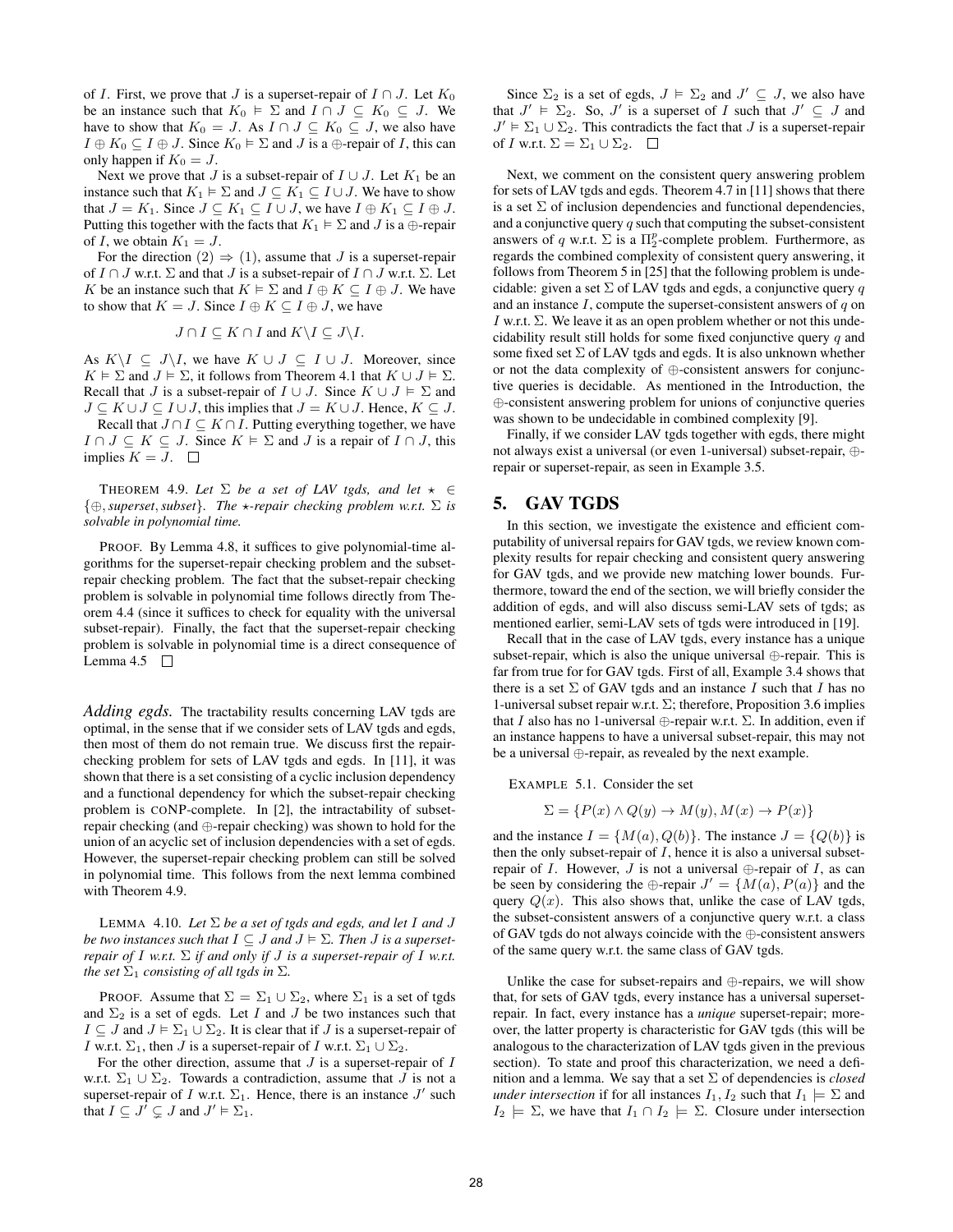will turn out to be equivalent to the existence of a unique supersetrepair, and this characterizes the GAV tgds among all tgds.

LEMMA 5.2. *Let* Σ *be a set of tgds and let* I *be an instance that has a unique superset-repair* J *w.r.t.* Σ*. If* I 0 *is an instance and* J 0 *is a superset-repair of* I <sup>0</sup> *w.r.t.* Σ*, then every homomorphism*  $h: I \to I'$  can be extended to a homomorphism  $h': J \to J'.$ 

PROOF. Here,  $adom(K)$  will denote the active domain of an instance  $K$ , while rng $(h)$  will denote the range of the function  $h$ . Let  $J'_h$  be the following instance:

- $adom(J'_{h}) = adom(I) \cup (adom(J') \setminus rng(h)).$
- For every fact  $R(b_1, \ldots, b_n)$  of  $J'$ , we populate  $J'_h$  with all possible facts that can be obtained by replacing each value  $b_i$ by a value  $a_i \in dom(I)$  such that  $h(a_i) = b_i$ , if  $b_i \in rng(h)$ , or leaving  $b_i$  untouched, otherwise.

Since  $h(I) \subseteq I' \subseteq J'$ , we have that  $I \subseteq J'_{h}$ . Let  $h'$  be a function defined on  $\alpha \text{dom}(J'_{h})$  in the following way: if  $a \in \text{dom}(I)$ , then  $h(a) = h(a)$ ; if  $a \notin dom(I)$  (but  $a \in adom(J') \setminus rng(h)$ ), then  $h'(a) = a$ . From the construction of  $J'_h$  and the definition of h', it follows that  $h'$  is a homomorphism from  $J'_h$  to  $J'$ . To complete the proof, it suffices to show that  $J'_h \models \Sigma$ . Indeed, once we have shown this, it will follow that  $J \subseteq J'_h$ , because  $I \subseteq J'_h$  and J is the unique superset-repair of  $I$ ,; consequently, the restriction of  $h'$ on  $\alpha \text{dom}(J)$  is a homomorphism from  $J$  to  $J'$ .

To show that  $J'_h \models \Sigma$ , consider an arbitrary tgd from  $\Sigma$ , say,

$$
\phi(\mathbf{x}) \to \exists \mathbf{y} \psi(\mathbf{x}, \mathbf{y}).
$$

Suppose that  $J'_h$  satisfies  $\phi(\mathbf{a})$  for some tuple of values **a**. Then, by the construction of  $J'_h$ , we have that  $J'$  satisfies  $\phi(h'(\mathbf{a}))$ , and hence, it also satisfies  $\psi(h'(\mathbf{a}), \mathbf{b})$  for some values  $\mathbf{b} = b_1, \dots, b_m$ . Let  $\mathbf{a}' = a'_1, \dots, a'_m$  be a tuple of values such that  $h'(a'_i) = b_i$ , for  $1 \leq i \leq m$ . Then, by construction,  $J'_h$  satisfies  $\psi(\mathbf{a}, \mathbf{a}')$ .

THEOREM 5.3. *Let* Σ *be a set of tgds. Then the following statements are equivalent:*

- *1. Every instance has a unique (universal) superset-repair w.r.t.* Σ*.*
- *2.* Σ *is closed under intersection.*
- *3.* Σ *is logically equivalent to a set of GAV tgds.*

#### PROOF. The proof goes round-robin.

 $[1\Rightarrow 3]$  Assume that every instance I has a unique superset-repair  $J$ . It follows that  $J$  can only contain values that come from the active domain of  $I$  (otherwise, by taking an isomorphic copy in which the values outside of the active domain of  $I$  are replaced by fresh values, we would refute the uniqueness of the repair). Consider a tgd  $\tau \in \Sigma$  of the form  $\phi(\mathbf{x}) \to \exists \mathbf{y} \psi(\mathbf{x}, \mathbf{y})$ , where  $\psi$  is a conjunction of atomic formulas. Let  $I_{\phi}$  be the canonical instance of  $\phi(\mathbf{x})$ , and let  $J_{\phi}$  be the unique superset-repair of  $I_{\phi}$ . Since  $J_{\phi}$  is a repair of  $I_{\phi}$ , it satisfies the tgd  $\tau$ . It follows that  $\exists y \psi(x, y)$  is satisfied in  $J_{\phi}$  under the natural assignment. Since  $J_{\phi}$  contains only values that are from the active domain of  $I_{\phi}$ , this means that  $J_{\phi}$  satisfies  $\psi(\mathbf{x}, \mathbf{x}')$  for some tuple of values  $\mathbf{x}'$  from the active domain of  $I_{\phi}$ . Let  $\hat{\tau}$  be the dependency

 $\phi(\mathbf{x}) \to \psi(\mathbf{x}, \mathbf{x}'),$ 

which can be equivalently written as a finite set of GAV tgds, and let  $\hat{\Sigma} = {\hat{\tau} | \tau \in \Sigma}$ . We claim that  $\Sigma$  and  $\hat{\Sigma}$  are logically equivalent. The fact that  $\Sigma'$  logically implies  $\Sigma$  follows directly from the construction of  $\Sigma'$ . For the other direction, suppose that  $I \models \Sigma$  and  $I \models \phi(\mathbf{a})$  for some tuple of values **a**. Let  $I_{\phi}$  be again the canonical instance of  $\phi(\mathbf{x})$ . Then the function  $h : \mathbf{x} \mapsto \mathbf{a}$  is a homomorphism from  $I_{\phi}$  to I. Since  $J_{\phi}$  is the unique superset-repair of  $I_{\phi}$  w.r.t.  $\Sigma$ , Lemma 5.2 implies that h extends to a homomorphism from  $J_{\phi}$  to every superset-repair of I. Since I satisfies  $\Sigma$ , it is its own repair, which means that I satisfies  $\psi(\mathbf{a}, h(\mathbf{a}))$ . Therefore,  $I \models \hat{\tau}$ .

 $[3 \Rightarrow 2]$  Let  $\Sigma$  be a set of GAV tgds. Let  $I_1 \models \Sigma$  and  $I_2 \models \Sigma$ , and suppose that, for some GAV tgd  $t \in \Sigma$  of the form

$$
\phi(x_1,\ldots,x_n)\to R(x_{i_1},\ldots,x_{i_k})
$$

it holds that  $I_1 \cap I_2 \models \phi(a_1, \ldots, a_n)$  for some values  $a_1, \ldots, a_n$ . Then both  $I_1$  and  $I_2$  satisfy  $\phi(a_1, \ldots, a_n)$ ; since  $I_1$  and  $I_2$  satisfy  $\Sigma$ , we have that  $I_1$  and  $I_2$  satisfy  $R(a_{i_1},...,a_{i_k})$ ; thus, the fact  $R(a_{i_1}, \ldots, a_{i_k})$  belongs to the intersection of  $I_1$  and  $I_2$ .

[2⇒ 1] Let  $\Sigma$  be a set of tgds that is closed under intersection. Let  $I$  be an instance and let  $J$  be the instance consisting of all possible facts over the active domain of I. Then  $I \subseteq J$  and  $J \models \Sigma$ , hence a superset-repair of  $I$  must exist. Suppose that  $I$  has two distinct superset-repairs  $J_1$  and  $J_2$ . By closure under intersection,  $J_1 \cap J_2 \models \Sigma$ , hence the properties of superset-repairs imply that  $J_1 = J_1 \cap J_2 = J_2$ , a contradiction.  $\Box$ 

The classical chase procedure from dependency theory (see [1]) provides a method for efficiently computing the unique supersetrepair of an instance w.r.t. a set of GAV tgds.

THEOREM 5.4. Let  $\Sigma$  be a set of GAV tgds. There is a polyno*mial time algorithm that, given an instance* I*, computes the unique (universal) superset-repair of* I *w.r.t.* Σ*.*

We now move to consistent query answering. Let  $\Sigma$  be a set of GAV tgds and let  $q$  be a conjunctive query. The preceding Theorem 5.4 implies immediately that the superset-consistent query answering problem for q w.r.t.  $\Sigma$  is solvable in polynomial time. Staworko and Chomicki [26] showed that both the subset-consistent query answering problem and the ⊕-consistent query answering problem for q w.r.t.  $\Sigma$  are in CONP. This will also follow from Theorem 6.2 in the next section, which implies that the size of every ⊕-repair of an instance  $I$  w.r.t. a set of GAV tgds is bounded by a polynomial in the size of  $I$ . In [26], it is also shown that there is a conjunctive query q and a set  $\Sigma$  consisting of GAV tgds and egds such that the  $\oplus$ -consistent query answering problem for q w.r.t.  $\Sigma$  is CONPcomplete. Our next result improves on this lower bound by showing that it can hold even for a set consisting of a single GAV tgd.

THEOREM 5.5. *There is a set* Σ *consisting of a single GAV tgd and a conjunctive query* q *such that both the subset-consistent query answering problem and the* ⊕*-consistent query answering problem for* q *w.r.t.* Σ *are* CONP*-complete.*

PROOF (HINT). We produce a GAV tgd  $\tau$ , a conjunctive query q, and a polynomial-time reduction from the complement of POS-ITIVE 1-IN-3-SAT to the problem of finding the  $\oplus$ -consistent answers of q w.r.t.  $\{\tau\}$ . Recall that POSITIVE 1-IN-3-SAT is the following NP-complete problem [17]: given a Boolean formula  $\phi$  in conjunctive normal form and such that each clause is a disjunction of the form  $(x_1 \vee x_2 \vee x_3)$  of three positive literals, is there a truth assignment that makes true exactly one variable in every clause?

Let  $\tau$  be the following GAV tgd:

$$
\forall x, u, u' (P(x, u) \land P(x, u') \rightarrow E(u, u'))
$$

and let  $q$  be the following conjunctive query:

$$
\exists x_1, x_2, x_3, u_1, u_2, u_3(R(x_1, x_2, x_3) \wedge P(x_1, u_1) \wedge P(x_2, u_2) \wedge P(x_3, u_3) \wedge S(u_1, u_2, u_3)).
$$

The intuition behind the relation symbols is as follows:  $P$  encodes truth values for the variables in a given Boolean formula,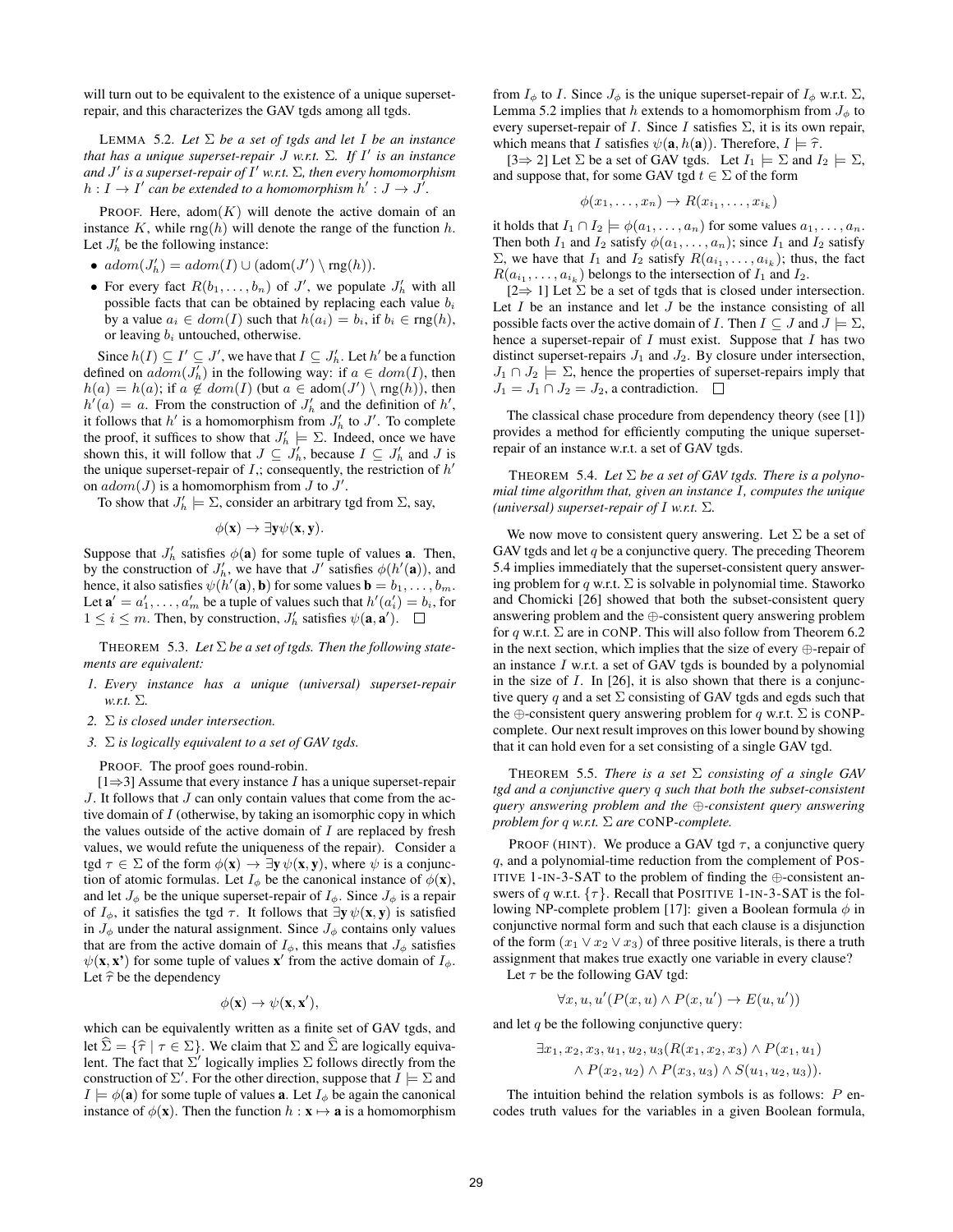while E is used to simulate equality. The tgd  $\tau$  expresses that each variable is assigned at most one truth value.

The relation R encodes every clause  $(x_1 \vee x_2 \vee x_3)$  occurring in a formula in conjunctive normal form such that each clause is a disjunction of three positive literals. The relation S will consist of the triples in  $\{0, 1\}^3 \setminus \{(1, 0, 0), (0, 1, 0), (0, 0, 1)\}$ . The conjunctive query q expresses that there are a clause  $(x_1 \vee x_2 \vee x_3)$  and truth values assigned to  $x_1, x_2$  and  $x_3$  such that it is not the case that exactly one variable is true in the clause  $(x_1 \vee x_2 \vee x_3)$ .

Given a Boolean formula  $\phi$  in conjunctive normal form such that each clause is a disjunction of three positive literals, we can construct an instance I such that

 $\oplus$ -Con $(q, I, \Sigma)$  = true iff  $\phi \notin$  POSITIVE 1-IN-3-SAT.  $\square$ 

*Extensions: egds and semi-LAV.* All complexity upper bounds described in this section hold for the more general case of sets of GAV tgds and egds. Note that if  $\Sigma$  is a set of GAV tgds and egds, then an instance I may not have any superset-repair w.r.t.  $\Sigma$ . Still, if a superset-repair exists, then it is unique, and it can be computed in polynomial time using the chase procedure. The existence of a superset-repair can be tested in polynomial time as well.

In [19], the class of *semi-LAV* sets of dependencies was introduced; it contains properly the class of all sets of GAV tgds, as well as the class of all weakly acyclic sets of LAV tgds. It was shown in [19] that the ⊕-repair checking problem for semi-LAV sets of tgds is still solvable in polynomial time (however, this is no longer true if egds are allowed [2]). For  $\star$ -consistent query answering, where  $\star \in \{\text{subset}, \oplus\},\$  the complexity for semi-LAV sets of tgds is the same as the complexity for sets of GAV tgds. The lower bounds naturally transfer, and the upper bounds follow from the fact that repair checking is in polynomial time, together with Theorem 6.1 and Theorem 6.2 in the next section, since every semi-LAV set of tgds is, by definition, weakly acyclic.

## 6. WEAKLY ACYCLIC SETS OF TGDS (AND EGDS)

In this section, we study the consistent query answering problem for conjunctive queries and weakly acyclic sets of tgds and egds. We begin by considering universal superset-repairs. Recall that, according to Proposition 3.6, every instance has at most one universal superset-repair, up to isomorphism.

THEOREM 6.1. *Let*  $\Sigma$  *be a weakly acyclic set of tgds and egds. If an instance has a superset-repair w.r.t.* Σ*, then it has a universal superset-repair. Moreover, there is a polynomial time algorithm that, given an instance* I*, tests whether it has a superset-repair w.r.t.* Σ *and if so, computes the (unique up to isomorphism) universal superset-repair of* I*.*

PROOF. We rely on known results from data exchange. We say that an instance *J* is a *solution* for an instance *I* w.r.t.  $\Sigma$  if  $I \subseteq J$ and  $J$  satisfies  $\Sigma$ . Thus, a superset-repair of  $I$  is a solution of  $I$  such that no strict subset is a solution for  $I$ . In [18], it was shown that if  $\Sigma$  is a fixed set of tgds and egds, then there is a polynomial-time algorithm that, given an instance  $I$ , tests whether it has a solution w.r.t.  $\Sigma$ , and if so, computes a solution J satisfying the following additional properties:

- (i) For each solution  $J'$  of I, there is a homomorphism  $h: J \to J'$ that is the identity on values from the active domain of I.
- (ii) For each solution  $J''$  satisfying the above condition (i), we have that  $J \subseteq J''$ .

This solution  $J$  is is known as the "core universal solution" of  $I$ [14], and is unique up to isomorphism.

Let J be the core universal solution of I w.r.t  $\Sigma$ . Since  $I \subset J$ and J satisfies  $\Sigma$ , it remains to show that (a) J is a superset-repair of I, i.e., there is no  $J' \subsetneq J$  that contains I and satisfies  $\Sigma$ , and (b) J is a *universal* superset-repair of I. The first item follows immediately from the above properties (i) and (ii): any such  $J'$  would satisfy condition (i), thereby contradicting the fact that  $J$  satisfies condition (ii) above. The second item follows from the fact that  $J$  satisfies condition (i) and from the preservation of conjunctive queries under homomorphisms.  $\square$ 

Recall from Example 3.4 that, in general, an instance might not have a 1-universal subset-repair (hence, a 1-universal ⊕-repair) w.r.t. a set of weakly acyclic tgds.

Next, we move to the consistent query answering problem. One of the key observations for obtaining an upper bound for the complexity of the ⊕-consistent answers is that the size of every ⊕ repair of an instance  $I$  is polynomial in the size of  $I$ . The proof relies on the *solution-aware chase*, which was introduced in the context of peer data exchange [26].

THEOREM 6.2. *Let* Σ *be a set of weakly acyclic tgds and egds. There is a polynomial*  $p(x)$  *such that for all instances* I *and for all* ⊕*-repairs* J *of* I *with respect to* Σ*, the size of* J *is bounded by*  $p(|I|)$ *, where* |I| *is the size of I*.

PROOF. Let  $\Sigma$  be a set of weakly acyclic tgds and egds. The proof relies on the algorithm described in the proof of Lemma 3.4 in [15]. Specifically, the proof of that lemma yields a polynomial  $p(x)$  and an algorithm that works as follows. Given instances K and L such that  $K \subseteq L$  and  $L \models \Sigma$ , the algorithm computes an instance  $f(K, L)$  such that  $K \subseteq f(K, L) \subseteq L$ ,  $f(K, L) \models \Sigma$ , and the size of  $f(K, L)$  is bounded by  $p(|K|)$ .

Fix a repair  $I_0$  of I. We show that the size of  $I_0$  is bounded by  $p(|I|)$ . We can use the algorithm described in Lemma 3.4 in [15] to produce an instance  $J := f(I \cap I_0, I_0)$  satisfying the following. The size of J is bounded by  $p(|I \cap I_0|)$ ,  $I \cap I_0 \subseteq J \subseteq I_0$  and  $J \models \Sigma$ . In particular, the size of J is bounded by  $p(|I|)$ .

In order to show that the size of  $I_0$  is bounded by  $p(|I|)$ , it is sufficient to show that  $I_0 = J$ . Since  $I_0$  is a  $\bigoplus$ -repair of  $I$ , this is equivalent to proving that  $J \models \Sigma$  and  $I \oplus J \subseteq I \oplus I_0$ .

We already know that  $J \models \Sigma$ . It remains to show that  $I \oplus J \subseteq$  $I \oplus I_0$ . Let  $R(\mathbf{a})$  be a fact in  $I \oplus J$ . We prove that  $R(\mathbf{a})$  belongs to  $I \oplus I_0$ . Suppose first that  $R(a)$  belongs to  $J\setminus I$ . We know that  $J \subseteq I_0$ . Hence, if  $R(\mathbf{a})$  belongs to  $J\setminus I$ , then  $R(\mathbf{a})$  belongs to  $I_0 \backslash I$ . This implies that  $R(a)$  belongs to  $I \oplus I_0$ . Next, assume that  $R(\mathbf{a})$  belongs to  $I\setminus J$ . We have to show that  $R(\mathbf{a}) \in I \oplus I_0$ . Since  $R(a)$  belongs to I, this means that we have to prove that  $R(\mathbf{a} \notin I_0$ . Suppose for contradiction that  $R(\mathbf{a})$  belongs to  $I_0$ . Then  $R(\mathbf{a})$  belongs to  $I \cap I_0$ . Recall that  $I \cap I_0 \subseteq J$ . Putting this together with  $R(\mathbf{a} \in I \cap I_0)$ , we obtain that  $R(\mathbf{a})$  belongs to J, which is a contradiction.  $\square$ 

Our main result concerning consistent query answering w.r.t. a weakly acyclic set of tgds is a  $\Pi_2^p$  lower bound both for subsetrepairs and for  $\bigoplus$ -repairs. A  $\Pi_2^p$  lower bound had been obtained earlier for the problem of finding the ⊕-consistent answers w.r.t. a set of functional dependencies and universal constraints [26].

THEOREM 6.3. *Let* Σ *be a weakly acyclic set of tgds and egds and let* q *be a conjunctive query.*

*1. The superset-consistent query answering problem for* q *w.r.t.* Σ *is in* PTIME*.*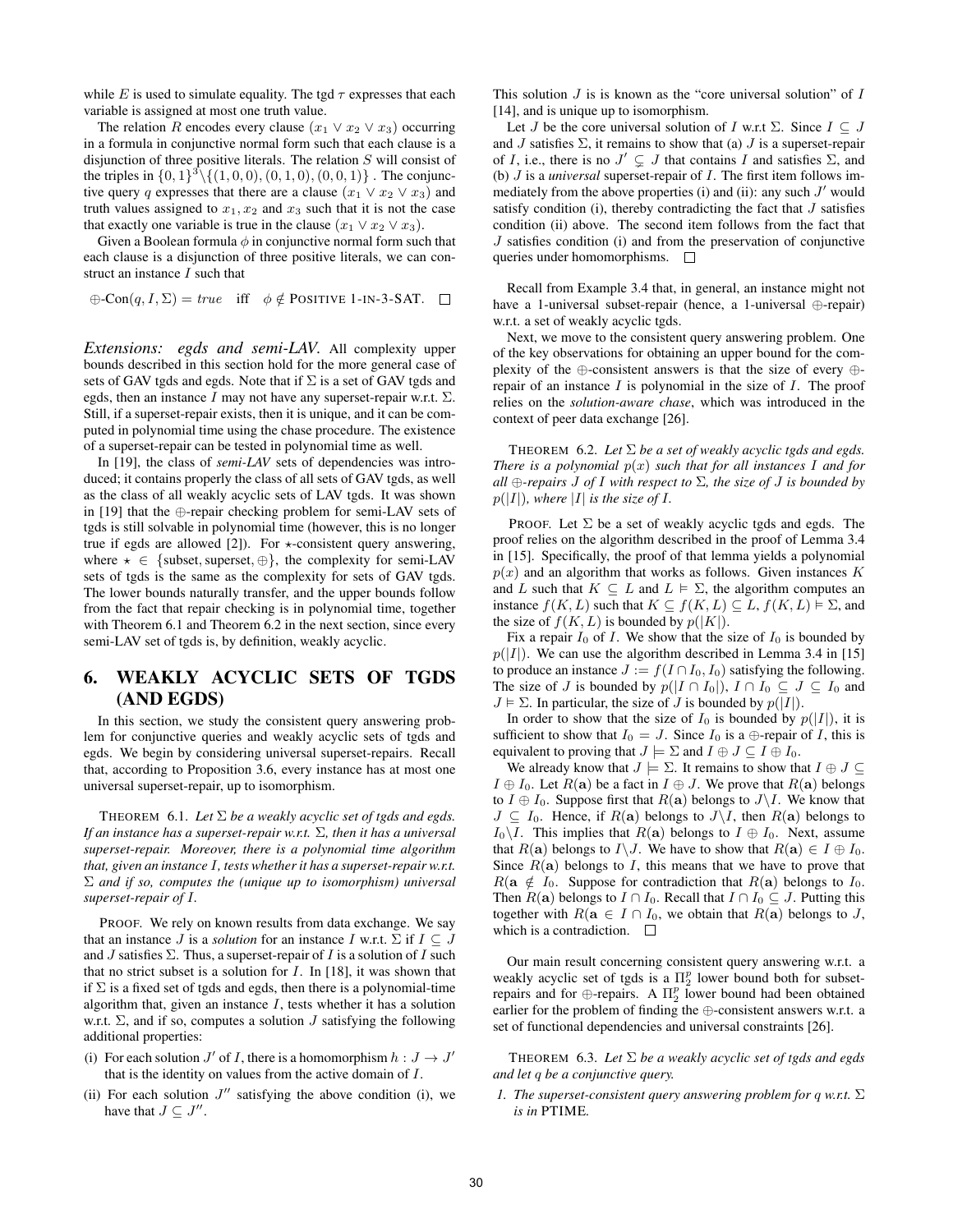- *2. The* ⊕*-consistent (subset-consistent) query answering problem for* q *w.r.t.*  $\Sigma$  *is in*  $\Pi_2^p$ *.*
- *3. There is a set* Σ *of weakly acyclic tgds and a conjunctive query* q *such that both the* ⊕*-consistent and the subset-consistent query answering problems for* q *w.r.t.* Σ *are* Π p 2 *-complete.*

PROOF (HINT). Part 1 is an an immediate consequence of Theorem 6.1. It also follows from Proposition 2.7 and results in [13] concerning the tractability of the certain answers of conjunctive queries in data exchange w.r.t. weakly acyclic sets of tgds and egds. Part 2 follows from Theorem 6.2 and the fact that both the ⊕-repair and the subset-repair checking problems with respect to any set of tgds and egds is in CONP. For Part 3, we give a weakly acyclic set  $\Sigma$  of tgds and a Boolean conjunctive query q with the following properties: for every quantified Boolean formula  $\phi$  of the form  $\forall p_1 \ldots \forall p_n \exists q_1 \ldots \exists q_k \psi$ , where  $\psi$  is a conjunction of clauses containing 3 literals, we can construct in polynomial time an instance  $I_{\phi}$  so that the following statements are equivalent:

1.  $\phi$  is true;

- 2. subset-Con $(q, I_{\phi}, \Sigma) = \top;$
- 3.  $\oplus$ -Con $(q, I_{\phi}, \Sigma) = \top$ .

Evaluating such formulas is known to be a  $\Pi_2^p$ -complete problem [24]. We introduce the following tgds:

$$
\phi_1 = Q(q, v) \to \exists sA(s), \n\phi_2 = A(s) \land Q'(q) \to \exists vQ(q, v), \n\phi_3 = Q(q, v) \land Q(q, v') \to E(v, v'), \n\phi_4 = P(p, v) \land P(p, v') \to E(v, v'), \n\phi_{a_1a_2a_3}(X_1, X_2, X_3) = R_{a_1a_2a_3}(x_1, x_2, x_3) \land A(s) \land \nX'_1(x_1) \land X'_2(x_2) \land X'_3(x_3) \to \n\exists v_1, v_2, v_3(X_1(x_1, v_1) \land X_2(x_2, v_2) \n\land X_3(x_3, v_3) \land T_{a_1a_2a_3}(v_1, v_2, v_3)),
$$

where  $a_i \in \{0, 1\}$  and  $X_i \in \{P, Q\}$ , for  $i = 1, 2, 3$ . We now let

$$
\Sigma = \{\phi_1, \phi_2, \phi_3, \phi_4\} \cup \n\{\phi_{a_1a_2a_3}(X_1, X_2, X_3) | a_i \in \{0, 1\}, X_i \in \{P, Q\} \}.
$$

We also let q be the query  $\exists sA(s)$ . Note that  $\Sigma$  is a weakly acyclic set. Indeed, the only special edges are from positions in  $Q'$ ,  $P'$  and R; however, there is no incoming edge to a position in  $Q'$ ,  $P'$  or R.

The intuition behind the relation symbols is as follows. The relation  $P'$  encodes the universally quantified variables  $p_1, \ldots, p_n$ of  $\phi$ , while  $Q'$  encodes the existentially quantified variables  $q_1, \ldots, q_k$  of  $\phi$ . Furthermore, P encodes truth values for  $p_1, \ldots, p_n$ , while Q encodes truth values for  $q_1, \ldots, q_k$ . We use the symbol  $E$  to simulate equality; it will consist of the tuples  $(0, 0)$ and (1, 1). The tgds  $\phi_3$  and  $\phi_4$  express that each variable gets assigned at most one truth value.

If  $x$  is a variable, we define the inverse sign of  $x$ , denoted by  $is(x)$ , as 0. If x is the negation of a variable, we define  $is(x)$  as 1. The relation  $R_{a_1 a_2 a_3}$  encodes the clauses of the form  $x_1 \vee x_2 \vee x_3$ such that  $is(x_i) = a_i$ . The relation  $T_{a_1 a_2 a_3}$  consists of those truth assignments that make true the clauses of the form  $x_1 \vee x_2 \vee x_3$ , where  $is(x_i) = a_i$ .

The symbol  $A$  acts as guard. It is activated (that is, becomes non-empty) as soon as one variable in  $\{q_1, \ldots, q_k\}$  gets assigned a truth value (see the tgd  $\phi_1$ ). Once A has been activated, it makes sure that each variable in  $\{q_1, \ldots, q_k\}$  is assigned a truth value (as expressed by the tgd  $\phi_2$ ). Hence, either no variable in  $\{q_1, \ldots, q_k\}$ gets assigned a truth value or all variables in  $\{q_1, \ldots, q_k\}$  get assigned a truth value. Moreover, when  $A$  is non-empty, the tgds of

the form  $\phi_{a_1 a_2 a_3}(X_1, X_2, X_3)$  express that the truth assignment is such that each clause of the form  $x_1 \vee x_2 \vee x_3$  occurring in  $\phi$  is true under the truth assignment.  $\Box$ 

## 7. ARBITRARY TGDS (AND EGDS)

In this section, we obtain results about arbitrary sets of tgds that contrast sharply with our earlier results about weakly acyclic sets of tgds. We begin by pointing out that universal repairs are not of help in the study of arbitrary sets of tgds. First, as seen in Example 3.3, there is a (non-weakly acyclic) set of LAV tgds  $\Sigma$  and an instance I such that I has superset-repairs w.r.t.  $\Sigma$  (hence also  $\oplus$ -repairs w.r.t.  $\Sigma$ ) of arbitrarily large sizes that cannot be bounded by any function in the size of the original instance. This contrasts with the state of affairs for weakly acyclic sets of tgds and egds in Theorem 6.2 Furthermore, recall Theorem 4.6, which states that if  $\Sigma$  is any set of LAV tgds, then every instance has an  $n$ -universal superset-repair w.r.t.  $\Sigma$ , for  $n \geq 1$  (even though a universal superset-repair may not exist). We now observe that if  $\Sigma$  consists of arbitrary tgds, then even a 1-universal superset-repair may not exist.

PROPOSITION 7.1. *There is a set of tgds*  $\Sigma$  *and an instance* I, *such that* I has no 1-universal superset-repair with respect to  $\Sigma$ *.* 

PROOF. Consider the following two tgds:

$$
P(x) \rightarrow \exists y R(x, y) \land P(y)
$$
  
\n
$$
R(x, y) \land R(y, z) \land R(z, u) \land R(u, v) \rightarrow \exists w R(x, w) \land R(w, u)
$$
  
\n
$$
R(x, y) \land R(y, x) \rightarrow C_2(x)
$$
  
\n
$$
R(x, y) \land R(y, z) \land R(z, x) \rightarrow C_3(x)
$$

Consider the instance  $I = {P(a)}$ . By the first tgd, every supersetrepair of I must contain a cycle. By the second tgd, there must be a cycle of length 1, 2, or 3. Hence, by the final three tgds, each superset-repair satisfies either  $\exists x C_2(x)$  or  $\exists x C_3(x)$ . However, there is a superset-repair that does not satisfy the query  $\exists x C_2(x)$ , and a superset-repair that does not satisfy the query  $\exists x C_3(x)$ . This shows that I has no 1-universal superset-repair.  $\Box$ 

We present now the results concerning the consistent query answering problem. We begin with the subset-consistent answering and the superset-consistent answering problems.

THEOREM 7.2. *The following statements are true.*

- *1. If* Σ *is a set of tgds and* q *is a conjunctive query, then the subsetconsistent query answering problem for q w.r.t.*  $\Sigma$  *is in*  $\Pi_2^p$ .
- *2. There is a set of tgds* Σ *and a conjunctive query* q *such that the subset-consistent query answering problem for q w.r.t.*  $\Sigma$  *is* Π p 2 *-complete.*
- *3. There is a set* Σ *of tgds and a conjunctive query* q *such that the superset-consistent query answering problem for* q *w.r.t.* Σ *is undecidable.*

PROOF. We already mentioned the  $\Pi_2^p$  upper bound of subsetconsistent query answering in Section 2; the lower bound was shown in Theorem 6.3, even for a weakly acyclic set of tgds.

As regards superset-repairs, it was shown in [22] that there is a (non-weakly acyclic) set  $\Sigma$  of tgds and egds such that the following problem is undecidable: given an instance  $I$ , is there an instance  $J \models \Sigma$  such that  $I \subseteq J$ ? Since every such instance J contains a superset-repair for  $I$ , we have that checking whether a given instance has a superset-repair with respect to  $\Sigma$  is an undecidable problem as well. By taking  $q = \exists x P(x)$ , where P is a fresh relation, it follows that the superset-consistent query answering problem is also undecidable. The egds of  $\Sigma$  can be eliminated by a standard construction: we add another binary relation  $E$  to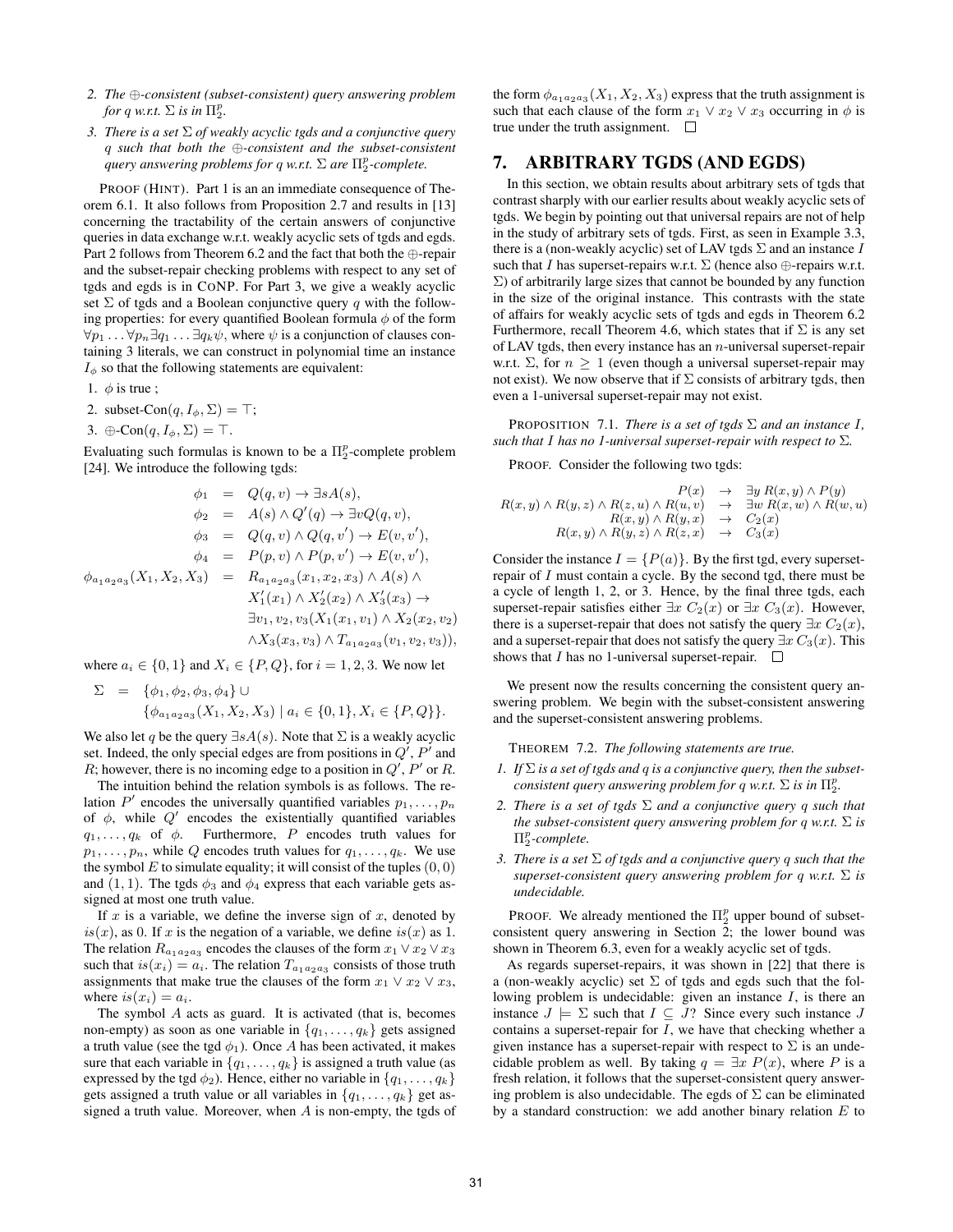the schema and extend  $\Sigma$  with GAV tgds stating that E is a congruence, i.e., an equivalence relation such that every other relation in the schema is closed under substitution of equals by equals with respect to the equivalence relation  $E$ . Alternatively, a proof of this undecidability result can be obtained by adapting the proof of Theorem 7.3 given later on in this section.

We now come to the main result, which asserts that there is a set  $\Sigma$  of tgds and a conjunctive query q such that computing the  $\oplus$ -consistent answers of q w.r.t.  $\Sigma$  is an undecidable problem. As mentioned in the Introduction, this improves a result in [3] asserting that there is a set of universal first-order sentences and a universal query (in fact, the negation of a conjunctive query) such that computing the ⊕-consistent answers is an undecidable problem.

THEOREM 7.3. *There is a set* Σ *of tgds and a conjunctive query* q *such that the* ⊕*-consistent query answering problem for* q *w.r.t.* Σ *is undecidable.*

The remainder of this section contains an outline of the proof of Theorem 7.3. We start with the following lemma. By a *Boolean combination of Boolean conjunctive queries*, we mean an expression built from Boolean conjunctive queries using  $\neg$ ,  $\lor$  and  $\land$ .

LEMMA 7.4. *Let* Σ *be a set of tgds and* q *a Boolean combination of Boolean conjunctive queries over a schema* S*. There is a set* Σ 0 *of tgds and a conjunctive query* q 0 *over a schema* S <sup>0</sup> ⊇ S *such that for every instance* I *over* S*, we can compute in polynomial time an instance* I' over S' satisfying

$$
\oplus\text{-}{\rm Con}(q,I,\Sigma)=\oplus\text{-}{\rm Con}(q',I',\Sigma').
$$

Note that Lemma 7.4 remains true if we consider subset-repairs, instead of ⊕-repairs; however, it does not hold for superset-repairs.

Theorem 7.3 will be proved via a reduction from the halting problem for two-register machines. In describing two-register machines, we follow the definition given in [5].

A *two-register machine* (2RM) is similar to Turing machines, except that, instead of a tape, it has two registers  $r_1, r_2$ . Each register contains a natural number. A 2RM is programmed by a numbered sequence  $\alpha_0, \ldots, \alpha_l$  of instructions. Each instruction  $\alpha_i$  is either an addition or a subtraction. An addition has the form  $+(rg, j)$ , with rg a register number and  $j \leq l$  an instruction number. Its semantics is: add one to register rg and move to instruction  $\alpha_j$ . A subtraction has the form  $-(rg, j, k)$  with rg a register number and  $j, k \leq l$  instruction numbers. Its semantics is: if content of register rg is zero, then move to instruction  $\alpha_i$ ; otherwise, subtract one from register  $rg$  and move to instruction  $\alpha_k$ .

An *instantaneous description* (ID) of a 2RM  $M$  is a triple  $(s, t, i)$ with  $i \leq l$  an instruction number and  $m, n \geq 0$  natural numbers representing the content of the registers  $r_1$  and  $r_2$ . The unique successor of an *ID*  $(s, t, i)$  is the ID  $(s', t', i')$  such that

- if  $\alpha_i = +(1, j)$ , then  $s' = s + 1$ ,  $t' = t$ ,  $i' = j$ ;
- if  $\alpha_i = +(2, j)$ , then  $s' = s$ ,  $t' = t + 1$ ,  $i' = j$ ;
- if  $\alpha_i = -(1, j, k)$  and  $s \neq 0$ , then  $s' = s 1$ ,  $t' = t$ ,  $i' = j$ ;
- if  $\alpha_i = -(1, j, k)$  and  $s = 0$ , then  $s' = s, t' = t, i' = k$ ;
- if  $\alpha_i = -(2, j, k)$  and  $t \neq 0$ , then  $s' = s$ ,  $t' = t 1, i' = j$ ;
- if  $\alpha_i = -(2, j, k)$  and  $t = 0$ , then  $s' = s, t' = t, i' = k$ .

The ID  $(0, 0, l)$  is called *final*. If  $M = (\alpha_0, \dots, \alpha_l)$  is a 2RM, then the *run* of M is the sequence  $(D_i)_{i>1}$  of ID's such that  $D_0 =$  $(0, 0, 0)$  and  $D_{i+1}$  is the successor of  $D_i$ , for all  $i \geq 1$ . The run is *halting* if it contains the ID (0, 0, l). The *halting problem* for 2RM is to determine whether the run of a given 2RM is halting.

THEOREM 7.5. [7] *The halting problem for two-register machines is undecidable.*

We now proceed with the proof of Theorem 7.3.

PROOF OF THEOREM 7.3 (SKETCH). We shall give a reduction from the halting problem for 2RMs. For this, we define a set  $\Sigma'$  of tgds and a conjunctive query q' such that for every 2RM M, we can compute an instance  $I^{\prime}$  such that

the run of M is halting 
$$
\iff
$$
  $\oplus$ -Con $(q', I', \Sigma') \neq \top$ . (1)

The idea is that each  $\bigoplus$ -repair of  $I^M$  encodes the run of a subset of the instructions in  $M$  (due to the symmetric difference semantics, we cannot prevent instructions from being dropped). The run of M will be halting if and only if some  $\oplus$ -repair of  $I^M$  contains the final ID of  $M$ . Hence, if  $q$  is a conjunctive query expressing that the final ID occurs, then the run of  $M$  is halting if and only if q is true in some  $\oplus$ -repair of I. That is, the run of M is halting if and only if  $\oplus$ -Con $(\neg q, I^M, \Sigma) \neq \top$ . The problem is that  $\neg q$  is not a conjunctive query, and this is where we use Lemma 7.4.

By Lemma 7.4, in order to find  $\Sigma'$  and  $q'$  satisfying (1), it suffices to find a set  $\Sigma$  of tgds and a Boolean combination q of Boolean conjunctive queries such that for all 2RM M, we can compute an instance  $I$  satisfying

the run of M is halting  $\iff \oplus\text{-Con}(q, I, \Sigma) \neq \top.$  (2)

Let  $\Sigma$  be the set of the following tgds:

$$
\phi_1^+ = S(s, t, i) \wedge R_{1,+}(i, j) \rightarrow \exists s'Succ(s, s')
$$
  
\n
$$
\psi_1^+ = S(s, t, i) \wedge R_{1,+}(i, j) \wedge Succ(s, s') \rightarrow S(s', t, j)
$$
  
\n
$$
\phi_2^+ = S(s, t, i) \wedge R_{2,+}(i, j) \rightarrow \exists t'Succ(t, t')
$$
  
\n
$$
\psi_2^+ = S(s, t, i) \wedge R_{2,+}(i, j) \wedge Succ(t, t') \rightarrow S(s, t', j)
$$
  
\n
$$
\phi_1^- = S(s, t, i) \wedge R_{1,-}(i, j, k) \wedge Succ(s', s) \rightarrow S(s', t, j)
$$
  
\n
$$
\phi_1^- = S(s, t, i) \wedge R_{1,-}(i, j, k) \wedge Zero(s) \rightarrow S(s, t, k)
$$
  
\n
$$
\phi_2^- = S(s, t, i) \wedge R_{2,-}(i, j, k) \wedge Succ(t', t) \rightarrow S(s, t', j)
$$
  
\n
$$
\phi_2^+ = S(s, t, i) \wedge R_{2,-}(i, j, k) \wedge Zero(t) \rightarrow S(s, t, k)
$$
  
\n
$$
\phi_1^{\text{Anc}} = Anc(u, s) \wedge Succ(s, s') \rightarrow Anc(u, s')
$$
  
\n
$$
\phi_2^{\text{Anc}} = Succ(s, s') \rightarrow Anc(s, s')
$$
  
\n
$$
\phi_f = Final(j) \wedge S(s, t, j) \wedge Zero(s) \wedge Zero(t) \rightarrow \exists sF(s)
$$

Let q be the query  $\exists s\n \exists s\n \, \forall \neg (\exists s F(s))$ . The intuition behind the relation symbols is as follows. We use  $S$  to encode IDs: the fact  $S(s, t, i)$  corresponds to the ID where s is the content of the first register,  $t$  is the content of the second register and  $i$  is an instruction number. We use the relation *Succ* to encode the successor relation on an initial segment of the natural numbers, while  $Anc$  encodes the strict natural ordering on that initial segment. The relation  $Anc$ is the transitive closure of *Succ*, as expressed by the tgds  $\phi_1^{Anc}$ and  $\phi_2^{Anc}$ . We simulate the initial and the final instructions of the machine with the relations Zero and Final. The relation Zero will consist of the singleton 0, while Final will consist of the singleton l (where  $l + 1$  is the number of instructions of the machine).

The relations  $R_{1,+}, R_{1,-}, R_{2,+}$  and  $R_{2,-}$  encode the instructions of the machines. A fact  $R_{n,+}(i, j)$  expresses that the instruction  $\alpha_i$  is equal to  $+(n, j)$ . Similarly, a fact  $R_{n,-}(i, j, k)$  expresses that the instruction  $\alpha_i$  is the subtraction  $-(n, j, k)$ .

The tgd  $\phi_1^+$  expresses that if the ID is  $(s, t, i)$  and instruction  $\alpha_i$  needs to add one to the first register, then the initial segment of the natural numbers that we consider should at least contain the successor of s. The tgd  $\psi_1^+$  expresses that if the ID is  $(s, t, i)$ , the instruction  $\alpha_i$  is  $+(1, j)$ , and  $s'$  is equal to  $s + 1$ , then we move to the ID  $(s', t, j)$ . The tgds  $\phi_2^+$  and  $\psi_2^+$  have similar meanings.